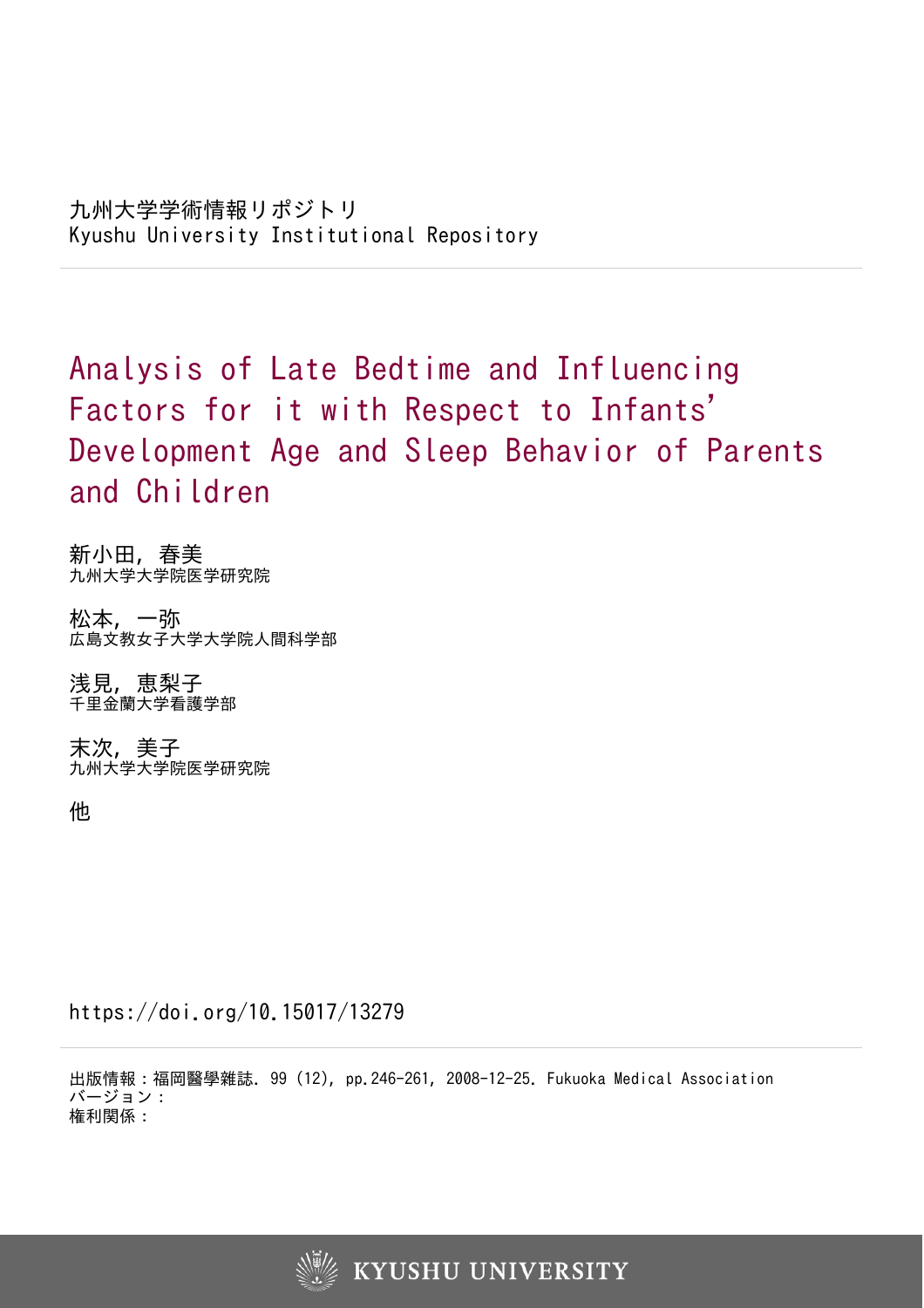## **原 著**

# **乳幼児の発達年齢および親子の睡眠習慣からみた 遅寝の実態とその影響要因の分析**

 $^{1)}$ 九州大学大学院 医学研究院  $^{2)}$ 広島文教女子大学大学院 人間科学部 3)千里金蘭大学 看護学部 千里金蘭大学 看護学部——<sup>4)</sup>国立保健医療科学院 生涯保健部  $^{5)}$ 久留米大学 医学部  $^{-6)}$ 東京北社会保険病院  $^{7)}$ 福岡市東保健所  $^{8)}$ 大牟田保健所

新小田春美<sup>1)</sup>, 松 本 一 弥<sup>2)</sup>, 浅見恵梨子<sup>3)</sup>, 末 次 美 子<sup>1)</sup>, 加 藤 則 子<sup>4)</sup>, 内 村 直 尚<sup>5)</sup>, 樗木晶子<sup>1)</sup>, 加来恒壽<sup>1)</sup>, 神山 潤6<sup>)</sup>  $\mathbb{H}^{60}$ ,南部由美子 $^{7)}$ ,西 岡 和 男 $^{80}$ 

## Analysis of Late Bedtime and Influencing Factors for it with Respect to Infants' Development Age and Sleep Behavior of Parents and Children

Harumi SHINKODA<sup>1)</sup>, Kazuya Matsumoto<sup>2)</sup>, Eriko Asam<sup>3)</sup>, Yoshiko Suetsugu<sup>1)</sup> Noriko KATO<sup>4)</sup>, Naohisa Uchimura<sup>5)</sup>, Akiko Chishaki<sup>1)</sup>, Tsunehisa KAKU<sup>1)</sup> Jun Kohyama<sup>6)</sup>, Yumiko Nanbu<sup>7)</sup> and Kazuo Nishioka<sup>8)</sup>

 $1/D$ epartment of Health Sciences, Faculty of Medical Sciences, Kyushu University  $^{2)}$ Faculty of Human Sciences, Hiroshima Bunkyo Women's University  $3$ Faculty of Nursing, Senri Kinran University  $^{4)}$ Department of Health Promotion and Research, National Institute of Public Health  $5$ School of Medicine, Kurume University  $^{6)}$ Department of Pediatrics, Tokyo-Kita Social Insurance Hospital  $^{7}$ Fukuoka-shi, higashi-ku public health center 8)Omuta Public Health Center

Abstract Purpose: To understand influencing factors for late bedtime of infants having nocturnal life, with respect to each development age and sleep behavior of parents and children. We researched on sleep-awake behaviors and ten-day sleep logs of 277 subjects, who registered for a three-year cohort survey. The cohort is recruited at the time of routine examinations for 4 month, 1.5 years, and 3 years, held at three Health and Welfare centers in Fukuoka city in September and October, 2007. We conducted two-way analysis of variance and post-hoc test of Turkey's multiple comparative tests. The independent variables are three age groups (infants, 1. 5 years, and 3 years) and three bedtime categories (late : after 22 o'clock, normal : between 21 and 22 o'clock, and early : before 21 o'clock ), and the dependent variables are background date, sleep parameter of parents and children, and factors of sleep behavior and so on. The qualitative data including physical conditions, growth status, frequencies of each life activity are analyzed by tabulation, and fulfillment in child raring is analyzed by stepwise multiple linear regression analysis with 15 objective variables, to bring out factors to induce nocturnal life.

Correspondence : Harumi SHINKODA

Department of Health Sciences, Faculty of Medical Sciences , Kyushu University, 3-1-1 Maidashi, Higashi-ku, Fukuoka 812-8582 Japan Tel : + 81-92-642-6742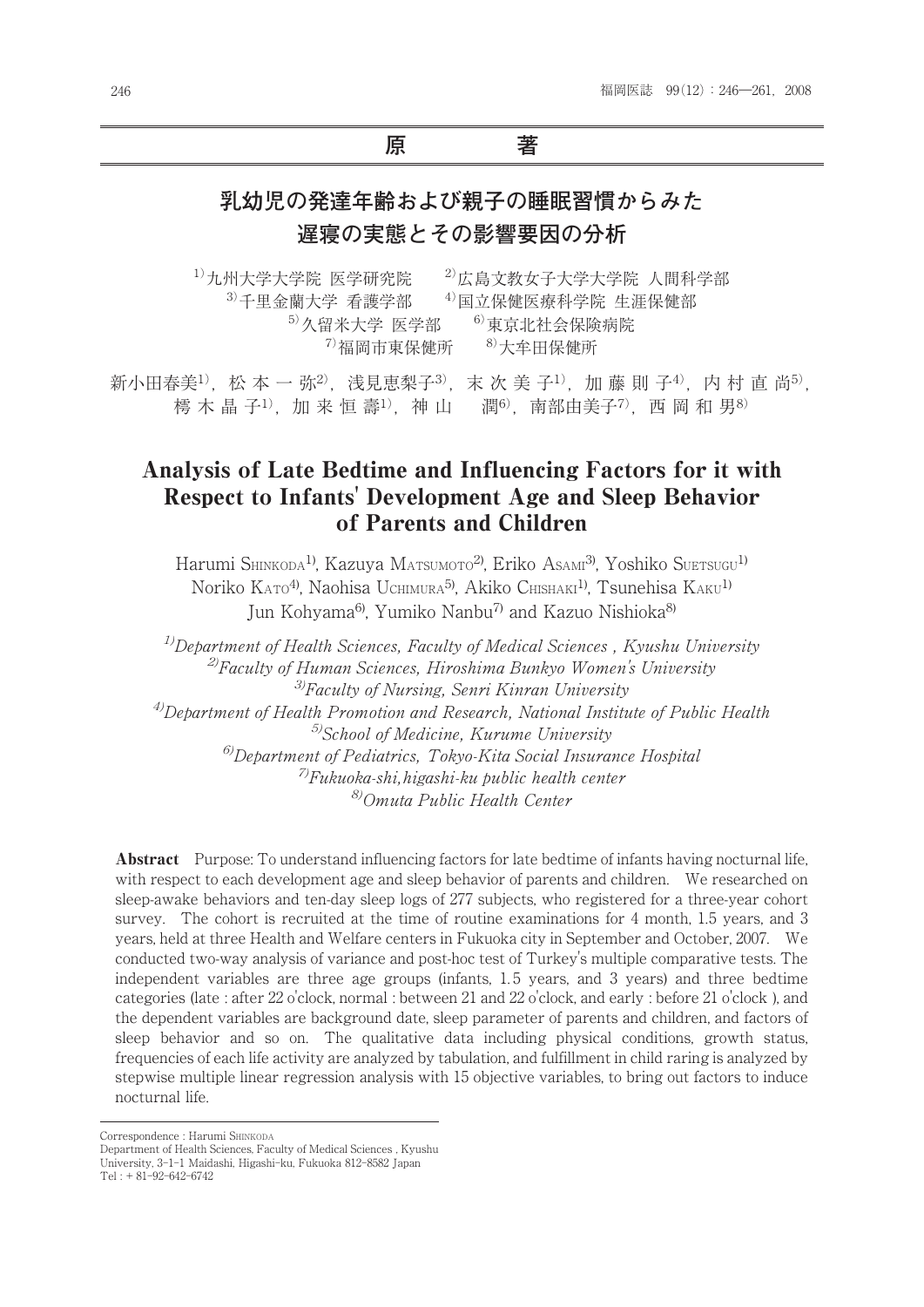Results : Children's bedtime had significant effect for bedtime variables. The bedtime difference was about 40 minutes between the early bedtime group and the late bedtime group. The early bedtime group had the earliest wake-up time among the all age groups, followed by the normal, and then the late bedtime group. Efforts to keep regular sleep and wake-up times were made greatly in the early bedtime group, and the normal and then the late bedtime group followed after. The mothers in the late bedtime group considened an ideal bedtime was around 21h although they were not able to realize it. The lengths of TV viewing and daytime nap had also significant effects for children's bedtimes. As a result of multiple comparisons, there were significant differences between the early and the late bedtime groups and between the normal and the late bedtime groups. For the bedtime of children, only mothers' total sleep hours on weekdays had a significant negative correlation, while all the other parameters were significantly and positively correlated.

Discussion : The study showed influencing factors for bedtime of children were mothers' routine duties in daily life, especially wake-up time, total sleep hours, daytime napping hours of children, and the length of TV viewing. This suggests that further effort on education for sleep environment management is needed.

Keyword : nocturnal life, children's bedtime, Physical and mental development, Seep log, sleep behavior

#### **はじめに**

現在は、不眠の時代といわれている. NHK の 国民生活時間調査<sup>1)</sup>をはじめ様々な睡眠調査では, 成人の3人に1人は睡眠不足を感じていることが 指摘されている. 眠りの悩みは根深く、多岐にわ たり,不眠はストレスと並ぶ時代のキーワードと なり,「宵っ張りの朝寝坊」,「休日の寝だめ」は, 国民全体の戦後の新しいライフスタイルとして定 着してきた感がある.

REM 睡眠が発見されて以来,約 50 年たった現 在、その当時より床に入るのが約1時間遅れ、起 床時刻はさほど変化しないため睡眠時間の短縮が 強いられる生活パターンとなった. NHK の調査 で睡眠時間の短縮をみると中学生で著しいが、遅 寝の傾向2)3) は今や小学生から,さらに乳幼児に までも及んでいる. 睡眠・覚醒リズムは主に脳幹, 中脳の神経系に支配された現象であり、睡眠・覚 醒リズムの良否のチェックは,成熟後の行動の良 否を予見する事になると言われている<sup>4)</sup>. 最近ま すます親の生活が深夜化する中で,急速に進む 「子どもの夜型化」によって生活サイクルの乱れ や睡眠時間の短縮が将来的な発達影響の引き金5) になることが懸念される.「きれる子ども」「不登 校児」,「自閉」,「うつ病」などの心身への健康影 響との関連を指摘する報告も増えてきた<sup>6)~9)</sup>. さらに睡眠負債による糖代謝と内分泌機能にも有 害な影響があるとされ,生活習慣病の誘因となる

警告など $10)$  $\sim$ 12), 成長過程の段階で、適切な睡 眠・覚醒リズムの確立の重要さが示唆される. そ こで、乳幼児の遅寝をはじめとする睡眠行動と, 両親の睡眠や習慣および育児行動などについての 関連を分析し,今後の乳幼児の睡眠・習慣の改善 に示唆を得る目的で調査に取り組んだ.

## **調査方法**

#### **1.調査対象とデータ収集方法**

福岡市内にある 3か所の保健福祉センターにお いて平成 19 年9月〜10 月の期間に乳幼児健診 (4か月児,1歳6ケ月児,3歳児健診)に来所し た 509 名に対し、調査を依頼した. 健診前に、ま ず本調査の趣旨と協力のお願いや倫理的配慮につ いて説明を行った.さらに健診終了までの間に口 頭での同意をとり,調査票を手渡し,自宅に持ち 帰って頂いた.

調査は,子どもの睡眠生活習慣をみる 10 日間 の「睡眠日誌」とその調査期間に1回のみ施行し た「睡眠・生活リズム調査票」の2種類について, 保護者に記載して頂く留め置き法でおこなった.

#### 1)基本属性と子どもの健康状態

基本属性については、子どもの性別、昼間の保 育状況,家族形態,母親と父親の年齢,在胎週数, 出生時における児の体重などを記入してもらった.

健康状態については,まず,健診時における子 どもの体重,身長,および「健診で何か気になる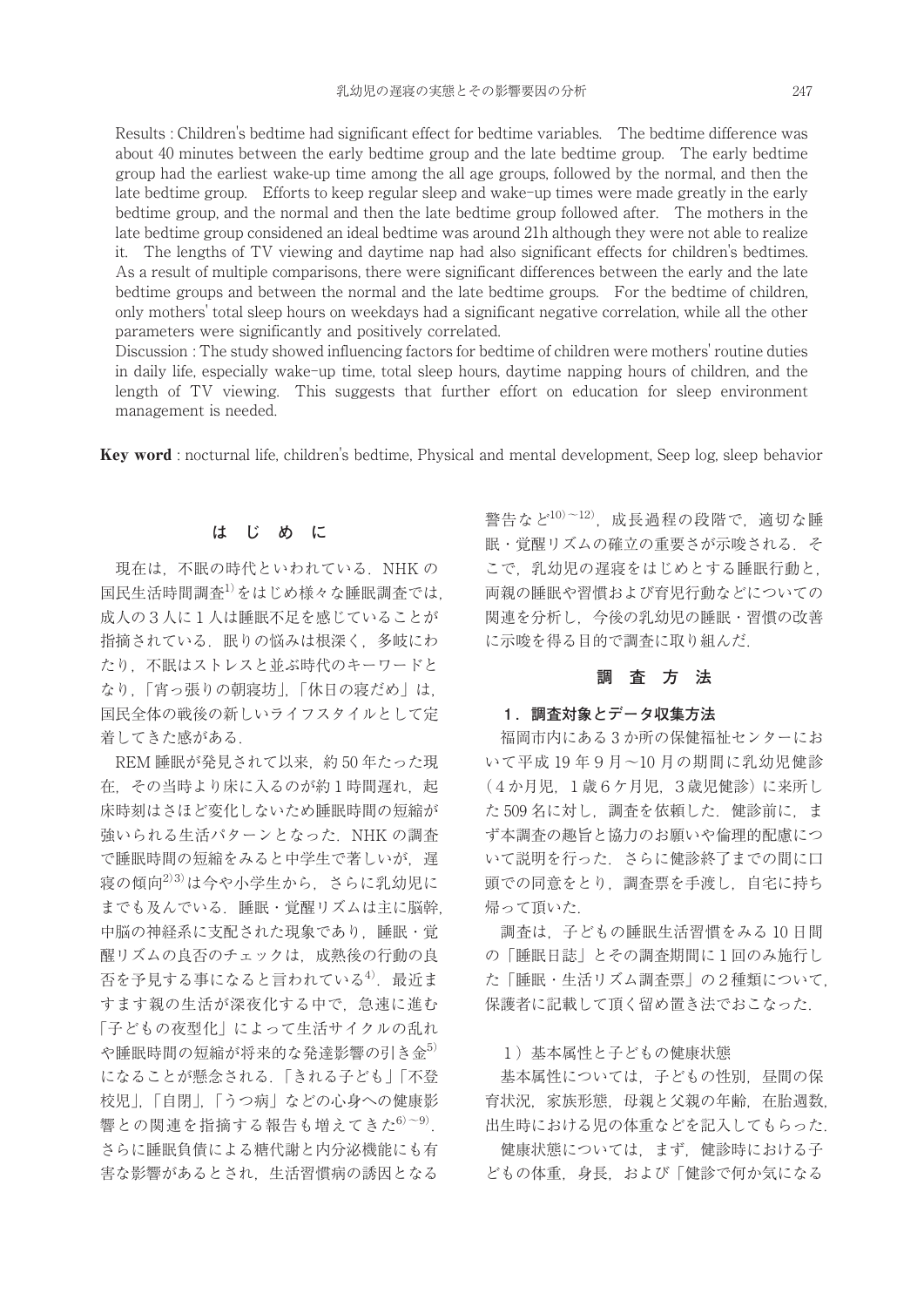ことがあったか | の有無を問い、有りの場合には その内容を記入してもらった.

4ケ月児の場合のみ,授乳方法,授乳間隔,1 日 の授乳回数を記入してもらった.

2) 子どもの睡眠パラメーターと生活リズム

子どもの睡眠習慣については,3つの年齢層と もに就寝・起床時刻を決めているか否か、就寝・ 起床時刻の規則性,睡眠状態,生活リズムに関す る質問項目としては、朝食・昼食・夕食の時刻, 昼寝の有無,昼寝開始時刻と昼寝時間,外遊びの 有無とその時間,テレビ・ラジオの視聴時間など の設問を設けた.

3)両親の生活習慣と就寝のしつけ

両親の生活習慣については,平日および休日の 就寝・起床時刻また,しつけに関する項目として は,「就寝時のしつけ」「夜 10 時以降,子どもをつ れての外出」「子どもが就寝するときの環境配慮 (テレビの音量,電灯)」,「子どもさんは一般に何 時頃寝るのがよいか」について問うた.

#### **2.解 析**

子どもの睡眠状態の解析には、睡眠・生活リズ ム調査から各種睡眠パラメータについて,平均と 標準偏差を算出した. 就寝時刻の度数分布から, 25 パーセントタイル値以下と 26〜74 パーセント タイル値,75 パーセントタイル値以上を基準とし, 3群にわけた.それぞれを,早寝群(21 時未満), 普通群(21~22 時未満), 遅寝群(22 時以降)と名 づけた.この3つの就寝群と年齢層(4ケ月児, 1歳6ケ月児,3歳児)を独立変数として,属性, 子どもと両親の睡眠パラメータ,生活習慣要因な どを従属変数とする2元配置の分散分析を行い, 事後検定として Turkey の多重比較検定を行った. 有意水準は5%とした.身体・発育状態や各生活 行動の頻度などの質的データについては、 $\chi^2$ 検 定をおこなった.

また,子どもの就寝時間の規定要因を検討する ために,子どもの就寝時刻を従属変数とし,15 項 目を目的変数とする stepwaize 法による重回帰分 析をおこなった.その目的変数としては,両親の 就寝・起床時刻,睡眠時間の長さ,年齢,子ども の昼寝, 散歩, テレビ視聴, 遊び時間, 外出回数 の 13 項目と,「寝かしつけ」と「就寝時の睡眠環 境の配慮」の2項目については,「している」を1, 「たまにしている」を2,「殆どしていない」を3 とし,いずれもダミー変数を用いた.さらに生活 行動と睡眠パラメーターとの関係は person の相 関係数を算出した.また,解析には統計解析ソフ ト SPSS11.5J for Windows を用いた.

#### **3.倫理的配慮**

日本看護協会の「看護研究における倫理指針」, 文部科学省・厚生労働省の「疫学研究に関する倫 理指針」,および厚生労働省の「臨床研究に関する 倫理指針」を参考に,対象者の人権の擁護及び個 人情報保護を遵守し,調査協力を依頼した.研究 への参加は自由意思であり、途中不都合が生じた 場合,いつでも中断することもできること,その ことによる弊害はないことなどを文面でも説明し た.健診終了時に調査協力の意思のある方に,調 査員のデスクに立ち寄ってもらい,調査票と依頼 文,同意書,返信用の封筒をセットして渡した. 家族とも相談のうえ、調査協力を決定して、回答 済み調査票とともに同意書を同封し返信をお願い した.尚,本研究は九州大学看護学・保健学研究 倫理審査専門委員会および奈良県立医科大学の倫 理委員会の審査を受け,承認を得た後におこなっ た.

#### **結 果**

#### **1.調査対象の基本属性**

調査票とともに,同意書を返信してきた者は 272 人であり,その内訳は,4ケ月児(4ケ月健診 来所者)96 人,1歳6ケ月児(1歳半健診来所者) 93 人, 3歳児 (3歳健診来所者) 83 人であった. 4ケ月児,1歳6ケ月児および3歳児の基本属性 のうち量的データについては,それらの平均値と

**表1** 子どもの年齢別にみた基本属性の平均値と標準偏差

|                                                 |                  | 子どもの年齢                                |                                                                                         |                 |  |  |
|-------------------------------------------------|------------------|---------------------------------------|-----------------------------------------------------------------------------------------|-----------------|--|--|
| 性<br>属                                          | 4ケ月児<br>$N = 97$ | 1歳6ケ月児<br>$N=93$                      | 3歳児<br>$N=83$                                                                           | F(p)            |  |  |
| 母親年齢 (歳)                                        | 32.0(4.54)       | 32.3(3.95)                            | $34.0 (4.12)^a$                                                                         | 5.46(0.005)     |  |  |
| 父親年齢 (歳)                                        | 33.9(5.82)       | 34.3(4.46)                            | 35.4(5.31)                                                                              | n.s.            |  |  |
| 在胎週数 (週)                                        | 38.9(1.55)       | 38.9(1.82)                            | 38.7(1.40)                                                                              | n.s.            |  |  |
| 児出生体重 (g)                                       |                  | $3033.7$ $(449.6)$ $3005.0$ $(386.7)$ | 2939.8 (402.2)                                                                          | n.s.            |  |  |
| 健診時月齢 (月)                                       |                  | $3.8(0.41)$ 17.9 $(0.80)^a$           | $36.9 (1.58)^{a,b}$                                                                     | 23.786 (0.0001) |  |  |
|                                                 |                  |                                       | 健診時児体重 (g) 6607.7(797.2) 9928.4 (1132.6) <sup>a</sup> 13.613.0 (1.455.7) <sup>a,b</sup> | 767.0 (0.0001)  |  |  |
| 健診時身長 (cm) 62.7 (2.57) 78.2 (3.93) <sup>a</sup> |                  |                                       | $93.2$ $(3.85)^{a,b}$                                                                   | 1577.9 (0.0001) |  |  |
| 同居人数 (人) 3.7 (0.90) 3.9 (1.08)                  |                  |                                       | 3.8(0.77)                                                                               | n.s.            |  |  |

a: 4ケ月児に比較、b:1歳6ケ月児に比較した事後検定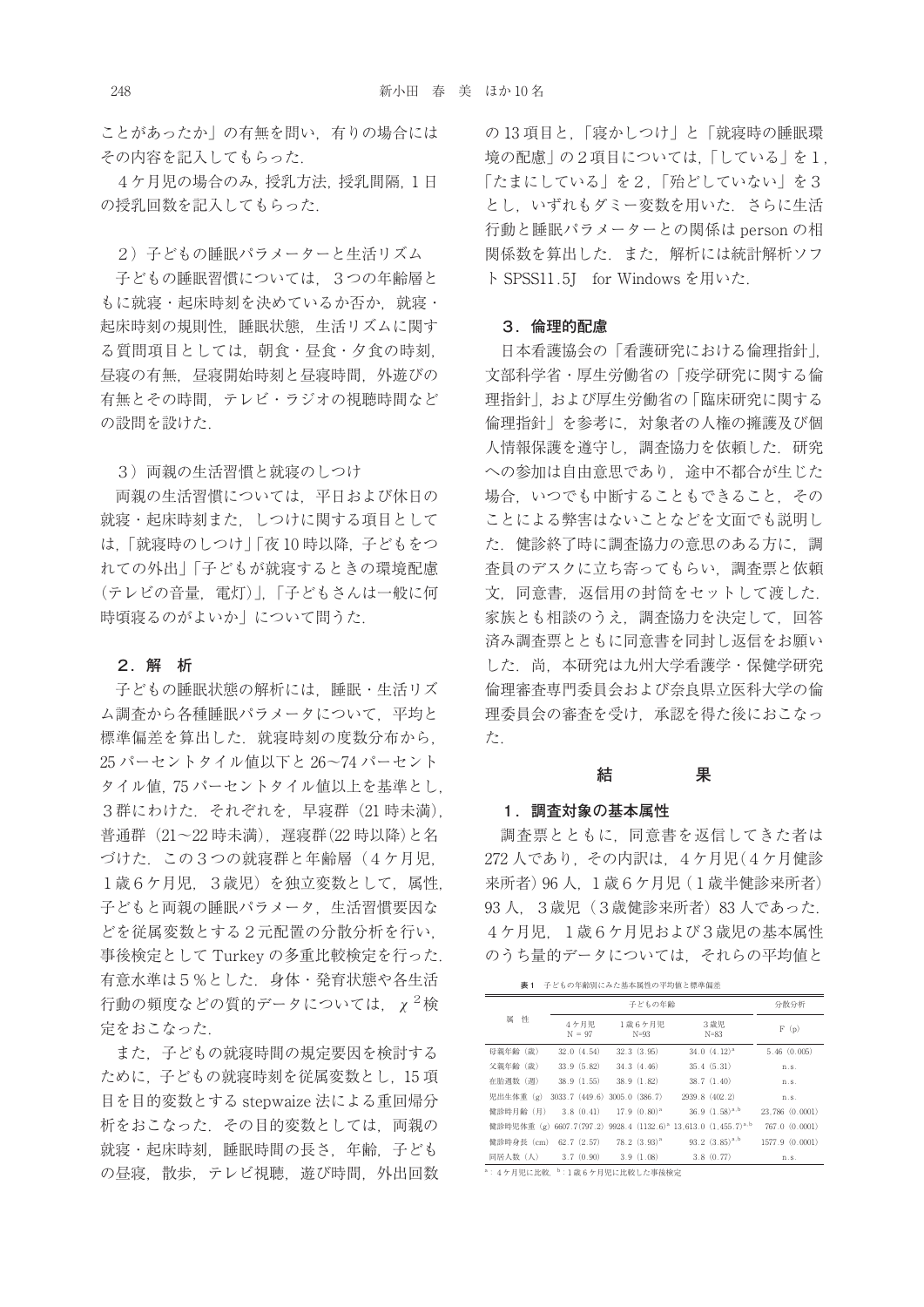標準偏差を表1に,また質的データについては, 選択肢の出現頻度(%)を表2にそれぞれ示した. 調査時点における母親の平均年齢は 32歳で、4 ケ月児が 32.0 ± 4.54 歳,1 歳 6 ケ月児が 32,3 ± 3.95 歳,3 歳児が 34.0 ± 4.12 歳と,子どもの年 齢が増すほど有意に,母親の年齢も高かった.し かし,父親の年齢には,子どもの年齢層に差がな く,その全体の平均年齢は 34.5 ± 5.25 歳であっ た.

在胎週数および子どもの出生時体重の平均には, 子どもの年齢層に有意な効果がみられず、在胎调 数の平均は 38.9 ± 1.60 週, 出生時体重の平均は 2995 ± 414.9g であった. 乳幼児の母親の出産時 期は 94.1%(256 名)が正期産であり,早産 5.9% (16 名)であった.健診時における子どもの平均 月齢,体重および身長については,子どもの年齢 に有意差は見られなかった.また,同居人数につ いては,全体で 3.8 ± 0.93 人であり,子どもの年 齢群に有意な効果が見られなかった.

表2において、昼間の保育の主体は4ケ月児で 母親が 100%にあるのに対し,1歳6ケ月児では 母親が 74.2%と低下し,保育園が 23.7%,その他 2.2%を占め,また3歳児の昼間の母親の保育が さらに少なくなって 69.9%,保育園 21.7%,幼稚 園 6.0%,その他 1.2%となっていた.

|       |                                |                                                        | 子どもの年齢                                      |                                   | $2$ 検定                              |
|-------|--------------------------------|--------------------------------------------------------|---------------------------------------------|-----------------------------------|-------------------------------------|
| 属     | 性                              | 4ケ月児<br>$N = 97$                                       | 1歳6ケ月児<br>$N=93$                            | 3歳児<br>$N = 83$                   | $\overline{\mathbf{2}}$<br>X<br>(p) |
| 性別    | 男<br>女                         | 50.5<br>49.5                                           | 54.8<br>45.2                                | 53.0<br>47.0                      | n.s.                                |
| 昼保育   | 母親<br>託児所<br>保育園<br>幼稚園<br>その他 | 100<br>0<br>$\mathbf{0}$<br>$\theta$<br>$\overline{0}$ | 74.2<br>$\Omega$<br>23.7<br>$\theta$<br>2.2 | 69.9<br>1.2<br>21.7<br>6.0<br>1.2 | 43.91<br>(0.0001)                   |
| 家族形態  | 核家族<br>多家族                     | 91.8<br>8.2                                            | 91.4<br>8.6                                 | 92.8<br>7.2                       | n.s.                                |
| 健診時異常 | なし<br>あり                       | 95.8<br>4.2                                            | 81.1<br>18.9                                | 92.9<br>7.1                       | 12.29<br>(0.002)                    |

**表2** 子どもの年齢別にみた基本属性の頻度(%)

子どもの年齢層によって健診時の異常の有無を 指摘された健康問題は、"体重の経過観察". "言葉 の遅れ経過観察"などの指摘であった. 健診時に なんらかの指摘をうけた子どもの割合は、1歳6 ケ月児で 18.9%と最も多く,次いで3歳児の 7.1%,4ケ月児の 4.2%の順に低下し,子どもの 年齢層で有意な関連性が認められた. 性別および 家族形態には,子どもの年齢層による有意な関連 性は見られなかった. 核家族が9割以上となって

いた. 4ケ月児全体の授乳状況については、母乳 のみが 65.9%,混合が 25.6%,ミルクのみが 8.5%であった.

## **2.年齢区分,就寝区分別にみた子どもおよび 両親の睡眠習慣パラメータ**

平日や休日における子どもと両親の睡眠生活習 慣の実態を分析した.

1)子どもの年齢区分にみた就寝時刻帯の分布 「平日の就寝時刻」について,子どもの年齢区分 による1時間単位毎の分布を表3に示した. 子ど もの就寝時刻は,子どもの年齢区分による有意差 を認めた ( $\chi^2 = 28.76$ , df = 14, p=0.011). 就 寝時刻について,21 時までに就寝できているもの は,4ケ月児で 58.9% 1歳6ケ月児 76.6%,3 歳で 68.8%であった. 全体でも 68.1%が、理想 的とされる就寝時間帯に床についていた. 早寝群 は 58 名(21.5%),普通群 125 名(46.5%),遅寝 群 86 名 (32%) の分布であった.

**表3** 子どもの年齢区分に見た就寝時刻の頻度

| 就寝時刻 (就寝時)                                       | 4 ケ月児    | 1歳6ケ月児                                                  | 3歳児          | 合計        |
|--------------------------------------------------|----------|---------------------------------------------------------|--------------|-----------|
|                                                  | 人数 (%)   | 人数 (%)                                                  | 人数 (%)       | 人数 (%)    |
| $18:00 \rightarrow 18:59(18.0 \rightarrow 18.9)$ | $\Omega$ | $\Omega$                                                | 1(1.3)       | 1(0.4)    |
| $19:00~19:59$ (19.0~19.9)                        | 3(3.1)   | 4(4.3)                                                  | 2(2.5)       | 9(3.4)    |
| 20:00~20:59(20.0~20.9)                           | 17(17.9) | 21(22.3)                                                | 10(12.5)     | 48(17.8)  |
| $21:00 \sim 21:59(21.0 \sim 21.9)$               | 36(37.9) | 47(50.0)                                                | 42(52.5)     | 125(46.5) |
| $22:00 \rightarrow 22:59(22.0 \rightarrow 22.9)$ | 25(26.3) | 15(16.0)                                                | 18(22.5)     | 58(21.6)  |
| $23:00 \rightarrow 23:59(23.0 \rightarrow 23.9)$ | 3(3.2)   | 7(7.5)                                                  | 6(7.5)       | 16(6.0)   |
| $24:00 \sim 0:59(24.0 \sim 24.9)$                | 9(9.5)   | $\Omega$                                                | 1(1.3)       | 10(3.7)   |
| $(25.0 - )$<br>$01:00-$                          | 2(2.1)   | $\Omega$                                                | $\mathbf{0}$ | 2(0.7)    |
| 平均(H:m)(SD min)                                  |          | $21:36(76.9)$ $21:13(52.0)$ $21:22(55.9)$ $21:24(63.7)$ |              |           |

## 2)年齢および就寝区分別にみた平日と休日に おける睡眠習慣パラメータ

子どもと両親の平日および休日における睡眠習 慣パラメータ(就寝・起床時刻,睡眠時間)の平 均と標準偏差を表4と表5に示した. また. 平日 の睡眠生活習慣を一望するために就寝時刻、夜間 就床時間帯、起床時刻を帯グラフ(図1)に示し た.

(1)子どもの平日および休日の睡眠習慣パラ メータ

子どもの平日と休日における年齢および就寝区 分別にみた就寝・起床時刻,睡眠時間の特徴を表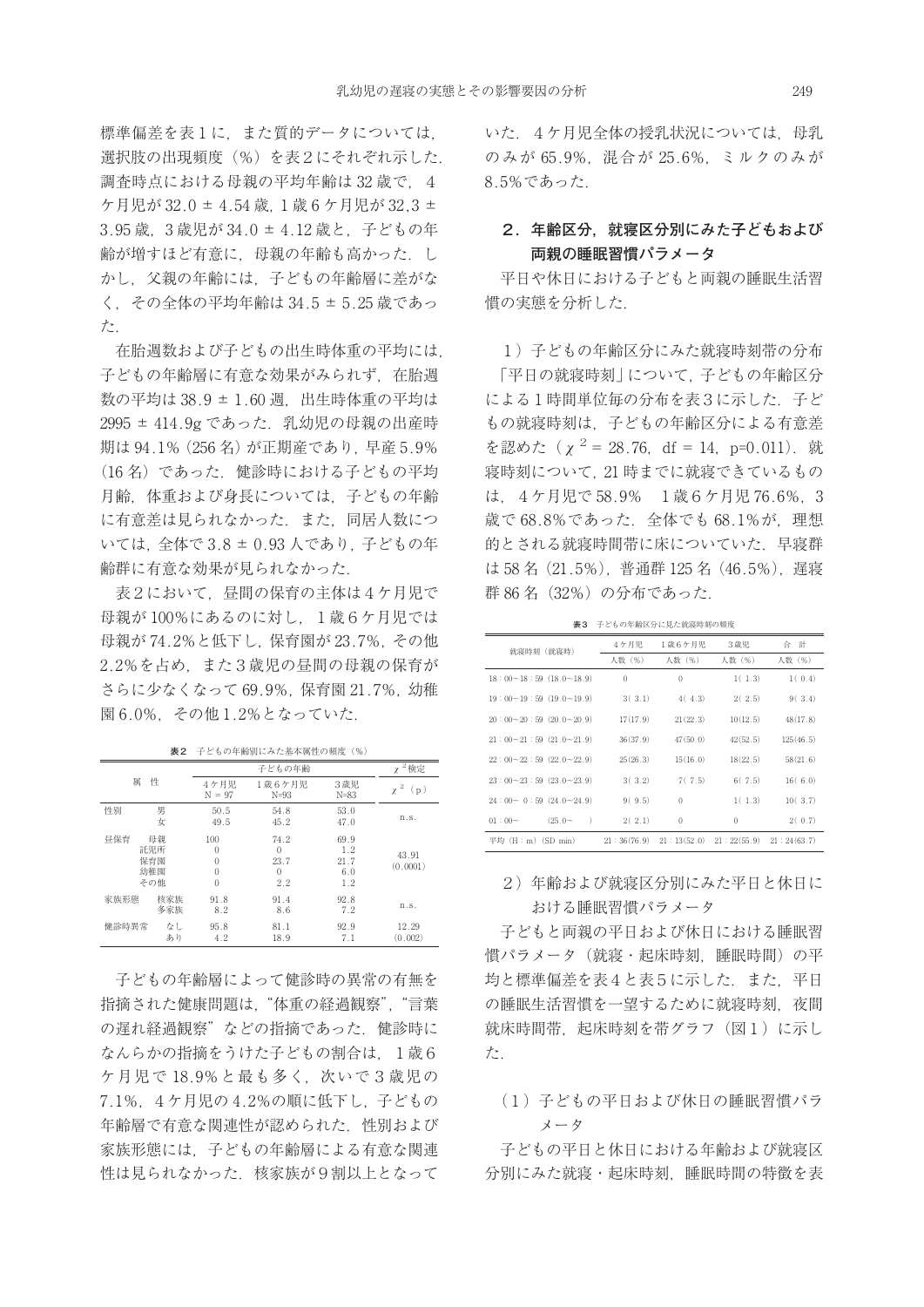

**表4** 子どもの年齢区分および就寝区分別にみた睡眠変数の平均と標準偏差

|                    |        |                 | 子どもの就寝区分           |                 |          | 分散分析                   |                 |
|--------------------|--------|-----------------|--------------------|-----------------|----------|------------------------|-----------------|
| 睡眠変数               | 年齢区分   | 21 時未満<br>(早寝群) | 21~22 時未満<br>(普通群) | 22 時以降<br>(遅寝群) | F(p)     | 年齢区分 就寝区分 交互作用<br>F(p) | F(p)            |
| 平日                 | 4ヶ月児   | 20.1(0.48)      | 21.1(0.23)         | 22.8(1.03)      |          |                        |                 |
| 就寝時刻               | 1歳6ヶ月児 | 20.2(0.39)      | 21.2(0.24)         | 22.5(0.49)      | $n.S.$ . | 358.1<br>(0.0001)      | n.s.            |
| (時)                | 3歳児    | 20.0(0.59)      | 21.1(0.23)         | 22.4(0.66)      |          |                        |                 |
| 平日                 | 4ヶ月児   | 7.0(0.82)       | 7.4(1.00)          | 7.9(1.06)       |          |                        |                 |
| 起床時刻               | 1歳6ヶ月児 | 6.8(0.64)       | 7.2(0.62)          | 7.8(0.52)       | n.s.     | 25.2<br>(0.0001)       | n.s.            |
| (時)                | 3歳児    | 7.1(0.62)       | 7.0(0.55)          | 7.9(0.87)       |          |                        |                 |
| 平日<br>睡眠時間         | 4ヶ月児   | 10.9(1.01)      | 10.3(1.04)         | 9.03(1.09)      |          |                        |                 |
|                    | 1歳6ヶ月児 | 10.6(0.67)      | 10.0 (0.67)        | 9.3(0.60)       | n.s.     | 60.7<br>(0.0001)       | 2.78<br>(0.026) |
| (時間)               | 3歳児    | 11.1(0.81)      | 9.9(0.58)          | 9.5(0.60)       |          |                        |                 |
| 休日                 | 4ヶ月児   | 20.2(0.60)      | 21.2(0.32)         | 22.8(1.03)      |          |                        |                 |
| 就寝時刻               | 1歳6ヶ月児 | 20.6(0.58)      | 21.4(0.44)         | 22.4(0.59)      | n.s.     | 200.3<br>(0.0001)      | 2.85<br>(0.024) |
| (時)                | 3歳児    | 20.3(0.66)      | 21.4(0.49)         | 22.6(0.93)      |          |                        |                 |
| 休日                 | 4ヶ月児   | 7.1(0.81)       | 7.6(1.02)          | 8.2(1.05)       |          |                        |                 |
| 起床時刻               | 1歳6ヶ月児 | 7.1(0.78)       | 7.6(0.74)          | 8.1(0.57)       | n.s.     | 26 40<br>(0.0001)      | n.s.            |
| (時)                | 3歳児    | 7.3(0.75)       | 7.5(0.59)          | 8.3(1.01)       |          |                        |                 |
| 休日<br>睡眠時間<br>(時間) | 4ヶ月児   | 10.9(1.07)      | 10.4(1.05)         | 9.3(1.32)       |          |                        |                 |
|                    | 1歳6ヶ月児 | 10.6(0.68)      | 10.2(0.71)         | 9.7(0.8)        | n.s.     | 31.2<br>(0.0001)       | 0.054           |
|                    | 3歳児    | 11.1(0.85)      | 10.1(0.67)         | 9.7(0.68)       |          |                        |                 |

|                  |                          |                        | 子どもの就寝区分                                    |                                           |                                           |                 | 分散分析                          |              |  |
|------------------|--------------------------|------------------------|---------------------------------------------|-------------------------------------------|-------------------------------------------|-----------------|-------------------------------|--------------|--|
|                  | 睡眠変数                     | 年齢区分                   | 21 時未満<br>(早寝群)                             | 21~22 時未満<br>(普通群)                        | 22 時以降<br>(遅寝群)                           | 年齢区分<br>F(p)    | 就寝区分<br>F(p)                  | 交互作用<br>F(p) |  |
|                  | 就寝時刻<br>(時)              | 4ケ月児<br>1歳6ケ月児<br>3歳児  | 23.7(1.10)<br>23.3(1.04)<br>23.5 (0.99)     | 23.5 (0/98)<br>23.1(1.14)<br>23.0(1.31)   | 24.1 (0.96)<br>23.7(1.00)<br>23.8(0.95)   | 2.91            | 8.92<br>$(0.056)$ $(0.0001)$  | n.s.         |  |
| 母<br>親<br>н      | 起床時刻<br>平(時)             | 4ケ月児<br>1歳6ケ月児<br>3歳児  | 6.7(0.64)<br>6.5(0.80)<br>6.5(0.57)         | 6.8(0.70)<br>6.3(0.99)<br>6.4(0.84)       | 7.2(0.81)<br>6.9(0.83)<br>7.0(0.85)       | 3.86            | 10.21<br>$(0.022)$ $(0.0001)$ | n.s.         |  |
|                  | 睡眠時間<br>(時間)             | 4ケ月児<br>1歳6ケ月児<br>3歳児  | 7.04(1.34)<br>7.18(1.10)<br>7.00(0.84)      | 7.29(1.28)<br>7.28(1.28)<br>7.32(1.36)    | 7.04(0.97)<br>7.25(1.19)<br>7.22(1.19)    | n.s.            | n.s.                          | n.s.         |  |
|                  | 就寝時刻<br>(時)              | 4ケ月児<br>1歳6ケ月児<br>3 歳児 | 23.8(1.02)<br>23.4 (0.95)<br>23.4 (1.16)    | 23.8 (0.93)<br>23.5 (1.23)<br>23.5 (1.32) | 24.2 (0.95)<br>23.86(1.09)<br>23.9 (0.99) | 2.70            | 3.80<br>$(0.069)$ $(0.024)$   | n.s.         |  |
| 母<br>親<br>Η      | 起床時刻<br>休 <sup>(時)</sup> | 4ケ月児<br>1歳6ケ月児<br>3歳児  | 7.1(0.70)<br>7.0 (0.84)<br>7.1(0.81)        | 7.7(1.01)<br>7.1(1.11)<br>7.2(0.98)       | 7.9(0.92)<br>7.6(0.83)<br>8.1 (0.93)      | 2.60            | 13.22<br>$(0.076)$ $(0.024)$  | n.s.         |  |
|                  | 睡眠時間<br>(時間)             | 4ケ月児<br>1歳6ケ月児<br>3歳児  | 7.32(1.17)<br>7.62(0.89)<br>7.69(0.99)      | 7.84(1.17)<br>7.62(1.15)<br>7.64(1.53)    | 7.70(1.11)<br>7.75(1.14)<br>8.17(0.86)    | n.s.            | n.s.                          | n.s.         |  |
|                  | 就寝時刻<br>(時)              | 4ケ月児<br>1歳6ケ月児<br>3歳児  | 24.4 $(1.10)$<br>24.0 (1.18)<br>23.9 (1.46) | 23.4 (1.48)<br>23.3 (1.15)<br>23.7 (1.19) | 24.3 (1.12)<br>23.7 (0.71)<br>24.3 (1.23) | n.s.            | 7.92<br>(0.0001)              | n.s.         |  |
| 父親<br>Η.         | 起床時刻<br>平 (時)            | 4ケ月児<br>1歳6ケ月児<br>3歳児  | 7.0 (0.74)<br>6.9(1.17)<br>7.1(0.88)        | 6.6(1.48)<br>6.8(1.40)<br>7.1(2.28)       | 7.1(0.76)<br>6.9(0.64)<br>7.5(1.57)       | n.s.            | n.s.                          | n.s.         |  |
|                  | 睡眠時間<br>(時)              | 4ケ月児<br>1歳6ケ月児<br>3歳児  | 6.69(0.93)<br>6.83(0.94)<br>7.22(1.14)      | 8.36(3.71)<br>7.37(1.39)<br>7.34(2.44)    | 6.81(1.13)<br>7.20(0.75)<br>7.22(1.22)    | n.s.            | 3.79<br>(0.024)               | n.s.         |  |
|                  | 就寝時刻<br>(時)              | 4ケ月児<br>1歳6ケ月児<br>3 歳児 | 23.9(1.49)<br>23.9(1.41)<br>23.3 (1.53)     | 23.6 (1.22)<br>23.6(1.33)<br>23.7 (1.16)  | 24.4 (1.12)<br>23.8 (1.12)<br>24.0 (0/93) | n.s.            | 2.89<br>(0.058)               | n.s.         |  |
| 父<br>親<br>休<br>Η | 起床時刻<br>(時)              | 4ケ月児<br>1歳6ケ月児<br>3歳児  | 8.6(1.34)<br>7.9(1.11)<br>8.1(1.52)         | 9.3(2.51)<br>8.1(1.41)<br>8.1(1.42)       | 8.7(1.54)<br>8.2(1.57)<br>8.8 (1.49)      | 4.97<br>(0.008) | n.s.                          | n.s.         |  |
|                  | 睡眠時間<br>(時間)             | 4ケ月児<br>1歳6ケ月児<br>3 歳児 | 8.63(1.65)<br>7.98(1.50)<br>8.90(1.86)      | 9.70(2.86)<br>8.53(1.64)<br>8.44(1.59)    | 8.33(1.43)<br>8.52(1.45)<br>8.70(1.47)    | n.s.            | n.s.                          | n.s.         |  |

**表5** 子どもの年齢区分および就寝区分別にみた両親の睡眠変数の平均と標準偏差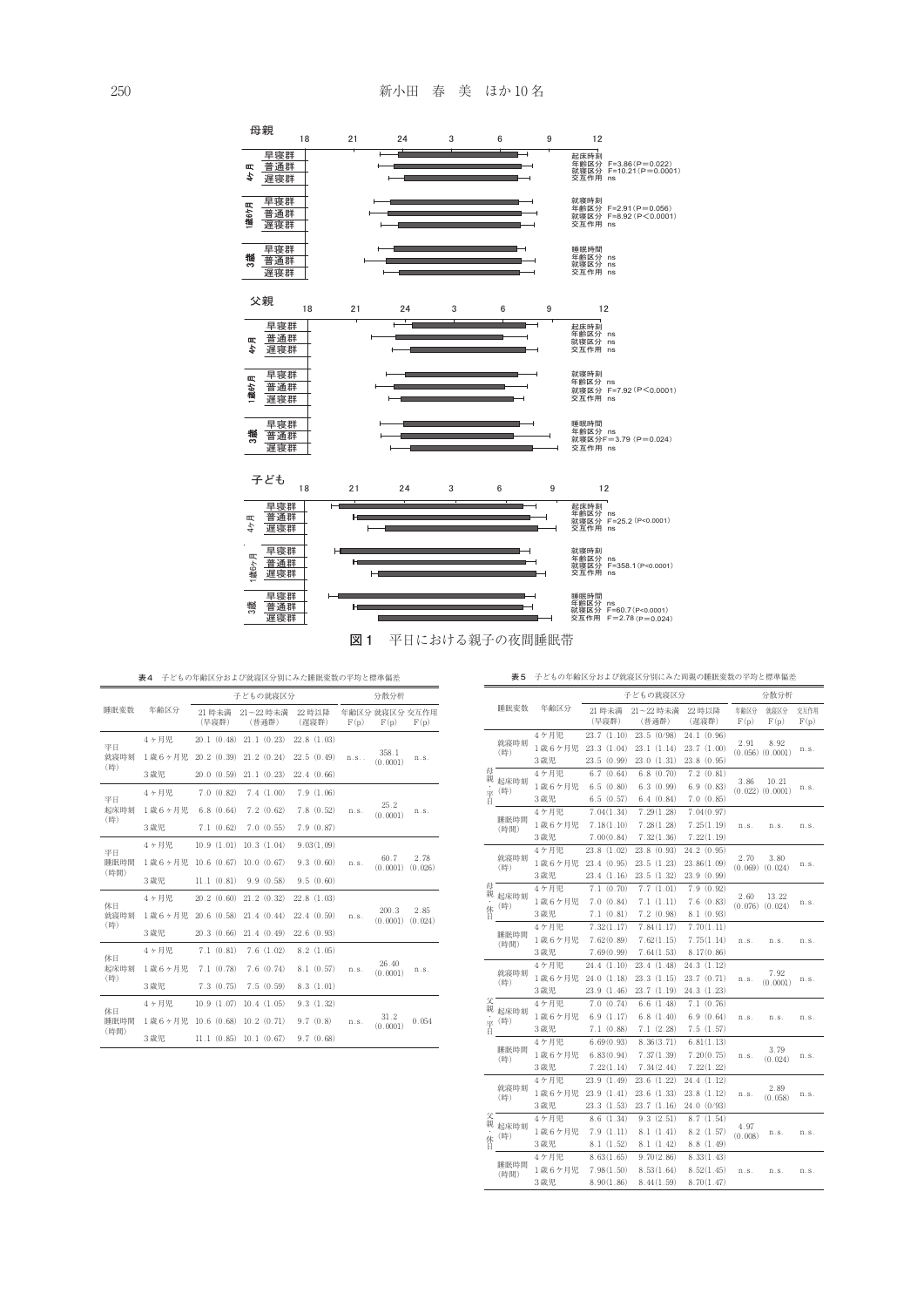4に示した. turky 法による事後検定の結果. 就 寝区分および交互作用ともに有意差のあったパラ メータは,「平日の睡眠時間」(就寝時刻;F= 60.7,p=0.0001,交互作用;F= 2.78,p=0.026) と「休日の就寝時刻」(就寝時刻;F= 200.3, p=0.0001, 交互作用; F = 2.85, p=0.024) のみで あった.

子どもの「平日における就寝・起床時刻」と「休 日の起床時刻」,「休日の睡眠時間」については, 就寝区分のみに有意な効果が認められた. 3つの パラメータの平均はどの年齢層にあっても,早寝 群<普通群<遅寝群の順に就寝は遅く、起床は早 かった.

「平日」および「休日の睡眠時間」の長さは、3 つの年齢層とも早寝群が最も長く,次いで普通群, 最も短いのが遅寝群であった.「休日就寝時間」 については就寝区分による差は 4 ケ月児群に最も 大きく、ついで、3歳児群, 最も少ないのは1歳 6ケ月児群であった.ちなみに,早寝群と遅寝群 の差をみると、4ケ月児群では約 157 分, 3歳児 群で 134 分, 1歳6ケ月児群で 110 分であった.

#### (2)両親の平日および休日の睡眠習慣

両親についても子どもの年齢区分別の,平日お よび休日における睡眠習慣パラメータを分析した. (表5,図1).母親では,年齢および就寝区分と もに有意差を認めたパラメータは,「平日の起床 時刻」(年齢;F= 3.86, p=0.022, 就寝区分;F = 10.21, p=0.0001) のみであった. また, 就寝 区分にのみ有意差を認めたパラメータは3つあり, 「平日の就寝時刻」(年齢;F= 2.91,p=0.056,就 寝区分;F= 8.92,p=0.0001),「休日の就寝時 刻」(年齢;F= 2.70, p=0.069, 就寝区分;F= 3.80. p=0.024) と「休日の起床時刻」(年齢; F = 2.60,p=0.076,就 寝 区 分 ;F = 13.22, p=0.0024)であった.いずれも4ケ月児が最も遅 く,年齢区分による弱い差がみられた.母親の 「平日および休日における睡眠時間の長さ」には, いずれも年齢区分,就寝区分,および交互作用に は有意な効果は見られなかった.

父親については年齢,就寝区分どちらともに有 意差のあるパラメータは認められなかったが, 「平日の 就 寝 時 刻」(就 寝 区 分;F = 7.92, p=0.0001)と「平日の睡眠時間」(就寝区分F= 3.79, p=0.0024)の2つのパラメータには就寝区 分に有意差を認め,「休日の起床時刻」(年齢区分 F= 4.97,p=0.008)は年齢区分に有意差を認め た.しかし,父親の「平日の起床時刻」と「休日 の睡眠時間」には,年齢区分,就寝区分および交 互作用いずれも有意な効果が認められなかった.

#### (3)平日における親子の夜間就床時間帯

平日における,親子の夜間就床時間帯を合わせ てみると(図1),就寝時刻は,起床時刻よりも, 母親や子どもについてはどの就寝区分,年齢区分 でも差が大きかった.母親の平日における就寝時 刻の平均は,3つの子どもの年齢区分とも,普通 群 23.21 ± 0.10 時, 早寝群 23.51 ± 0.12 時, 遅 寝群 23.87 ± 0.12 時の順に遅くなり,普通群と 遅寝群の間に有意な差が認められた. また. 4ケ 月児群における母親全体の就寝時刻 23.76 ± 0.12 時は,1歳6ケ月児の母親 23.37 ± 0.12 時, および 3 歳児の母親に比して有意に遅延していた.

子どもの就寝普通群における父親の平日就寝時 刻の平均は 23.5 ± 0.11 時であり,早寝群の 24.10 ± 0.17 時と遅寝群の父親の 24.08 ± 0.14 時に比して有意に早かった. また、父親の平日就 床時間の長さについては,子どもの就寝時刻が普 通群の父親で 7.69 ± 0.18 時間と最も長く. 子ど もの早寝群の父親の 6.91 ± 0.27 時間に比して有 意に延長していた.夜間の就床時間はおしなべて, 遅寝群に短い傾向が明らかになった.

#### 3)就寝時刻・起床時刻の規則性

子どもの就寝時刻を決めているか否か, 就寝・ 起床時刻は一定しているか否かについての回答結 果を,年齢区分及び就寝区分別に示したのが,図 2である.

4ケ月児,1歳6ケ月児,3歳児とも「子ども の就寝時刻を決めている」と回答した母親の割合 は,早寝群と普通群に比して遅寝群に低く,3つ の年齢区分とも就寝区分に有意な関連性が認めら れた(4ケ月児:χ2= 11.12,df = 2,p = 0.004, 1 歳 6 ケ月児:  $\chi$ <sup>2</sup> = 30.68, p < 0.0001, 3 歳 児:  $\chi^2$  = 29.44, p = 0.0001). 特に, 早寝群と 普通群の「就寝時刻を決めている」と回答した者 の割合は,それぞれ4ケ月児群で 65.0%,69.4% であったのに対し,4 ケ月児群の遅寝群で33.3%,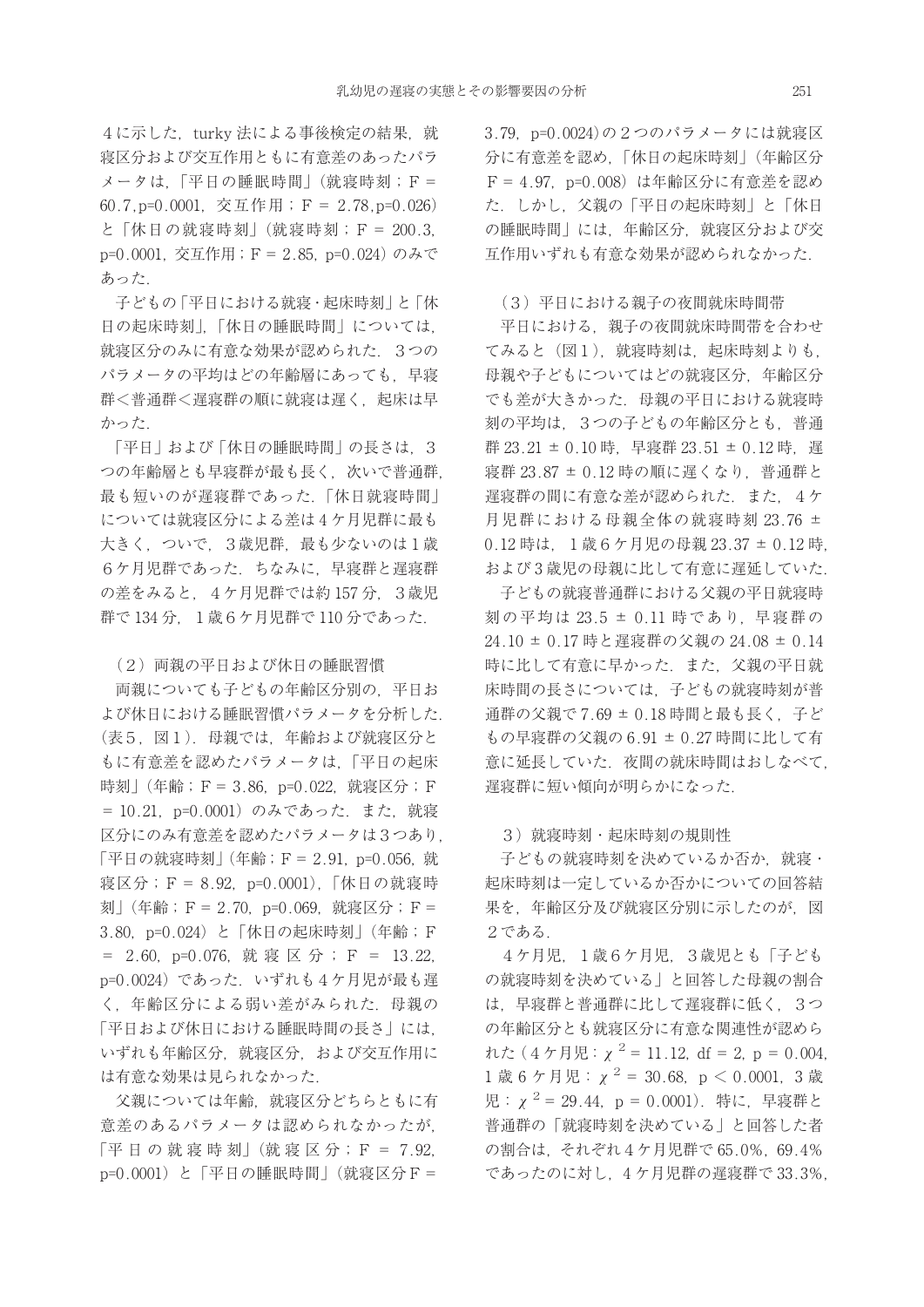

**図2** 就寝・起床時刻を「決めている」「ほぼ一定してい る」者の割合

また 1 歳 6 ケ月児の早寝群と普通群では 98.0%, 74.5%であったが,遅寝群で 22.7%と少なくなっ ていた.同様に,3 歳児の早寝群と普通群で「就 寝時刻を決めている」者の割合は,100%,90.2% であったが,遅寝群では 38%と少なくなっていた.

子どもの起床時刻を「決めている」と回答した 母親の割合は,就寝時刻と比較するとその割合が 少なく,4 ケ月児と 3 歳児では就寝区分に有意な 関連性は認められなかった.1 歳 6 ケ月児では 「決めている」と回答した者の割合は、早寝 (56.0%),普通群(34.1%),遅寝群(22.7%)の 順に減少する傾向にあった ( $\chi^2$  = 5.95, df = 2,  $p = 0.051$ .

1歳6ケ月児と3歳児の就寝時刻および1歳6 ケ月児の起床時刻が「ほぼ一定している」と回答 した母親の割合は,早寝群,普通群,遅寝群の順 に少なくなり、就寝区分にいずれも有意な関連性 を認めた.しかし,4ケ月児群の就寝・起床時刻 が「ほぼ一定している」と回答した母親の割合に

は、就寝区分に有意な関連性は見られなかった。 1歳6ケ月児で就寝時刻を「ほぼ一定にしてい る」と回答した割合は,早寝群が 96,0%,普通群  $\phi$ <sup>3</sup> 68.1%, 遅寝群が 47.6%であり ( $\chi$ <sup>2</sup> = 13.35, df = 2,p=0.001),一方,3 歳児の割合はそれぞれ 100.0%, 78.6%, 44.0% となっていた ( $\chi^2$  = 15.41, df = 2,  $p=0.0001$ ).

起床時刻が「ほぼ一定している」と回答した者 の割合は、就寝時刻と同様に、1歳6ケ月児と3 歳児で早寝群,普通群,遅寝群の順に少なくなっ ており、1歳6ケ月児群のみが就寝区分に有意な 関連性を認めた. 1歳6ケ月児のその割合は、早 寝群が 100.0%, 普通群が 76.6%, 遅寝群が 61.9%であった.

母親が思う子どもの望ましい就寝時刻について, 年齢区分別,就寝時刻区分別に平均と標準偏差を みていると,望ましい就寝時刻は,就寝区分のみ に有意な効果を認めた. 3つの年齢層とも. 早寝 群,普通群,遅寝群の順に遅延する傾向にあり, 早寝群と遅寝群の間に有意な差を認めた.その平 均を見ると,早寝群は 20.7 ± 0.07 時,普通群は 21.0 ± 0.05 時, 遅寝群は 21.10 ± 0.08 時であり, どの群の標準偏差も小さいことが特徴であった. 平日の就寝時間が遅い遅寝群にあっても、母親は 21 時前半に,子どもは寝たほうがよいと思ってい ることが明らかとなった.

#### 4)子どもの夜間の睡眠問題

子どもの睡眠に関して「寝るまでに時間がかか る」「朝起こしてもなかなか起きない」「眠りが浅 い」「夜泣き」項目に問題があると回答した母親の 割合を,年齢区分および就寝区分別に図3に示し た.「寝るまでに時間がかかる」と回答した者の 割合は,3つの年齢層とも,早寝群,普通群,遅 寝群の順に増加していたが,就寝区分に有意な関 連性が認められたのは1歳6ケ月児のみであった. 1歳6ケ月児におけるその割合は、早寝群が 4.0%,普通群 23.4%,遅寝群 36.4%であった ( $\chi^2$  = 7.57, df = 2, p=0.023). 4ケ月児群でも, それぞれ 10.0%,30.6%,35.9%と同様の傾向に あったが,有意な関連性までに至らなかった  $(\chi^2 = 4.49, p=0.10)$ . 「朝起きられない」と回 答した者の割合には、3つの年齢層とも、就寝区 分に有意な関連性が見られなかった.その割合も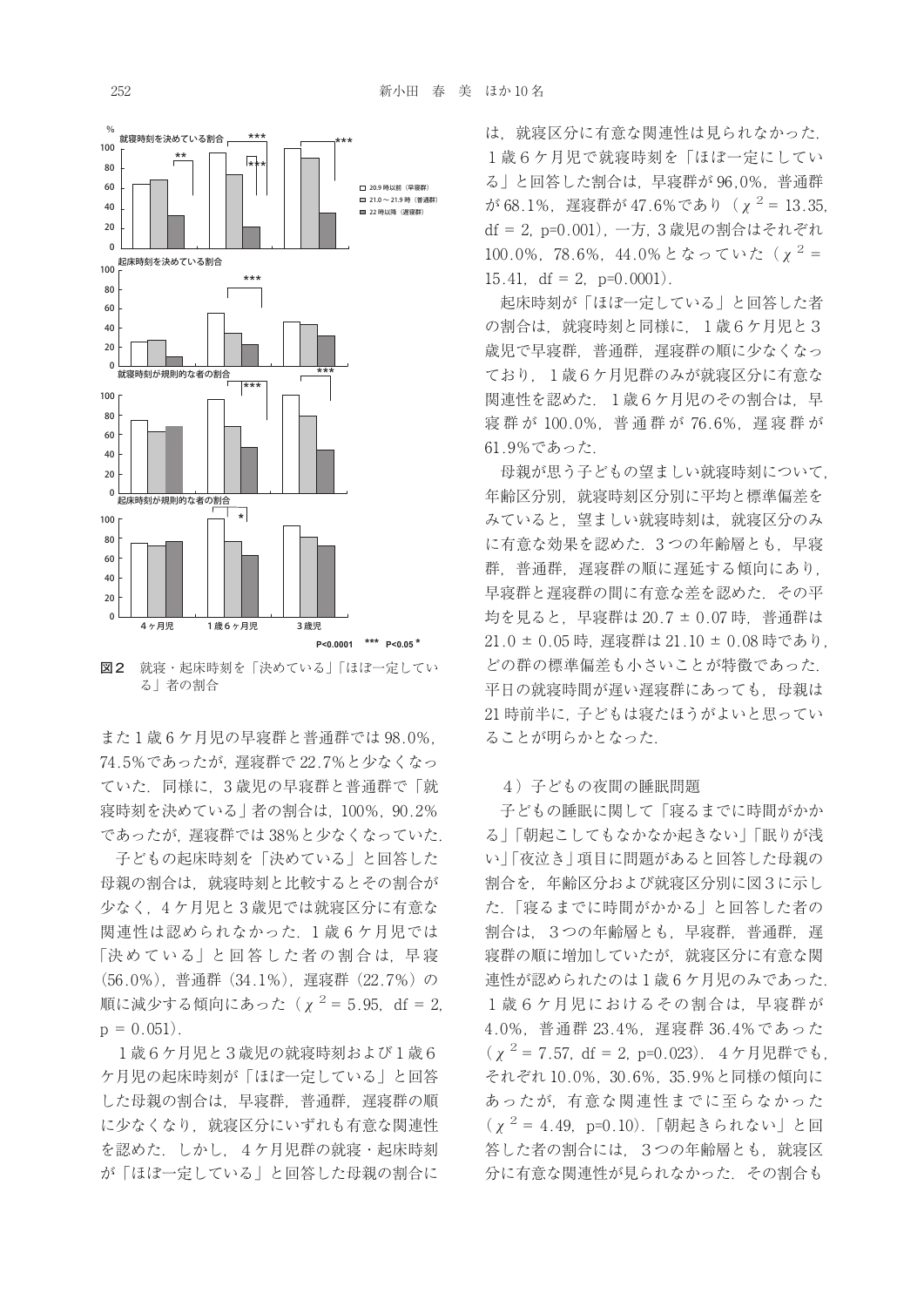少なく,4ケ月児全体で 1.1%,1歳6ケ月児で 3.2%,3歳児で 7.5%であり,年齢が増すほどそ の割合は若干増加する傾向にあった.

同時に,「夜泣き」をすると回答した者の割合は, 1歳6ケ月児のみに有意な関連性がみられた. 1 歳6ケ月児の「夜泣き」をすると回答した者の割





合は,4ケ月児や3歳児に比して多く,早寝群が 0%,普通群が 29.8%,遅寝群が 22.7%であった. さらに、「眠りが浅い」と回答した者の割合も、就 寝区分に有意な関連性が見られず,4ケ月児全体 での割合は 11.6%,1歳6ケ月児で 10.6%,3歳 児で 6.3%であった.

#### **3.子どもの生活状態**

1)食事・昼寝・散歩・テレビ視聴時間および 遊び時間

昼間の生活活動について年齢区分および就寝区 分別に,分散分析の結果を表6に示した.

食事時刻には,いずれも就寝区分のみに有意な 効果が認められた.食事時刻の平均は,3つの年 齢層とも,早寝群,普通群,遅寝群の順にいずれ も遅くなる傾向にあった. 朝食時刻と昼食時刻に ついては,いずれも早寝群に比して遅寝群で有意 に遅く、その平均の差は、前者で約40分、後者で 約19分であった. また、夕食時刻については、早 寝群と普通群および早寝群と遅寝群の間にいずれ も有意な差があり,その平均の差は約 26 分と 45 分であった.

昼寝時間の長さの平均は,年齢区分,就寝区分 および両者の交互作用にいずれも有意な効果が認 められた. 各年齢区分による昼寝時間の長さの平 均を算出すると,4ケ月児が 151.8 ± 5.28 分と 最も長く,次いで1歳6ケ月児が 102.1 ± 5.00 分,最も短いのが 3 歳児の 58.67 ± 5.77 分で あった.3つの年齢区分の間にはいずれも有意な 差が認められた.また4ケ月児と3歳児の早寝群

|            |        |                 | 子どもの就寝区分           |                 | 分散分析             |               |              |
|------------|--------|-----------------|--------------------|-----------------|------------------|---------------|--------------|
| 睡眠変数       | 年齢区分   | 21 時未満<br>(早寝群) | 21~22 時未満<br>(普通群) | 22 時以降<br>(遅寝群) | 年齢区分<br>F(p)     | 就寝区分<br>F(p)  | 交互作用<br>F(p) |
|            | 4ヶ月児   | 7.8(0.83)       | 8.1(0/90)          | 8.1(1.43)       |                  |               |              |
| 朝食時刻 (時)   | 1歳6ヶ月児 | 7.6(0.72)       | 7.7(0.73)          | 8.5(0.75)       | n.s.             | 9.95(0.0001)  | n.s.         |
|            | 3歳児    | 7.6(0.76)       | 7.7(0.69)          | 8.4(0.89)       |                  |               |              |
|            | 4ヶ月児   | 12.1(0.53)      | 12.2(0.50)         | 12.5(1.22)      |                  |               |              |
| 昼食時刻(時)    | 1歳6ヶ月児 | 12.0(0.68)      | 12.1(0.68)         | 12.2(0.47)      | n.s.             | 3.61(0.029)   | n.s.         |
|            | 3歳児    | 12.1(0.36)      | 12.0(0.41)         | 12.4(0.73)      |                  |               |              |
|            | 4ヶ月児   | 18.4(0.80)      | 18.6(1.12)         | 19.0(1.12)      |                  |               |              |
| 夕食時刻 (時)   | 1歳6ヶ月児 | 18.2(0.72)      | 18.8(0.74)         | 18.9(0.70)      | n.s.             | 10.42(0.0001) | n.s.         |
|            | 3歳児    | 18.2(0.85)      | 18.7(0.64)         | 19.1(0.55)      |                  |               |              |
|            | 4ヶ月児   | 127.9(85.0)     | 158.8(47.8)        | 168.9(58.4)     |                  |               |              |
| 昼寝時間 (分)   | 1歳6ヶ月児 | 108.0(24.5)     | 97.5(38.4)         | 122(52.2)       | 58.77 $(0.0001)$ | 12.44(0.001)  | 3.79(0.005)  |
|            | 3歳児    | 20.8(33.3)      | 81.1(45.7)         | 92.5(49.1)      |                  |               |              |
|            | 4ヶ月児   | 50.0(35.4)      | 47.7(38.1)         | 31.8(21.0)      |                  |               |              |
| 散歩時間(分)    | 1歳6ヶ月児 | 76.4(36.0)      | 61.7(39.1)         | 54.5(31.1)      | 8.09(0.0001)     | n.s.          | n.s.         |
|            | 3歳児    | 61.2(42.5)      | 76.5(60.0)         | 69.0(59.6)      |                  |               |              |
|            | 4ヶ月児   | 160.5(164.0)    | 199.6(173.2)       | 350.5(236.9)    |                  |               |              |
| テレビ視聴時間(分) | 1歳6ヶ月児 | 79.8(55.2)      | 107.6(91.2)        | 145.5(115.5)    | 21.34(0.0001)    | 8.90(0.0001)  | 3.27(0.012)  |
|            | 3歳児    | 113.1(79.5)     | 119.3(70.6)        | 134.4(86.2)     |                  |               |              |
|            | 4ヶ月児   | 164.9(79.1)     | 161.1(79.1)        | 264.3(199.5)    |                  |               |              |
| 遊び時間 (分)   | 1歳6ヶ月児 | 229.0(138.1)    | 191.4(89.6)        | 237.1(154.8)    | 4.04(0.019)      | n.s.          |              |
|            | 3歳児    | 230.1(83.2)     | 243.6(139.8)       | 239.1(104.2)    |                  |               |              |

|  | 表6 子どもの年齢および就寝区分別にみた主要な生活時間(食事・昼寝・散歩・テレビ・遊び)の平均と標準偏差 |  |  |  |
|--|------------------------------------------------------|--|--|--|
|--|------------------------------------------------------|--|--|--|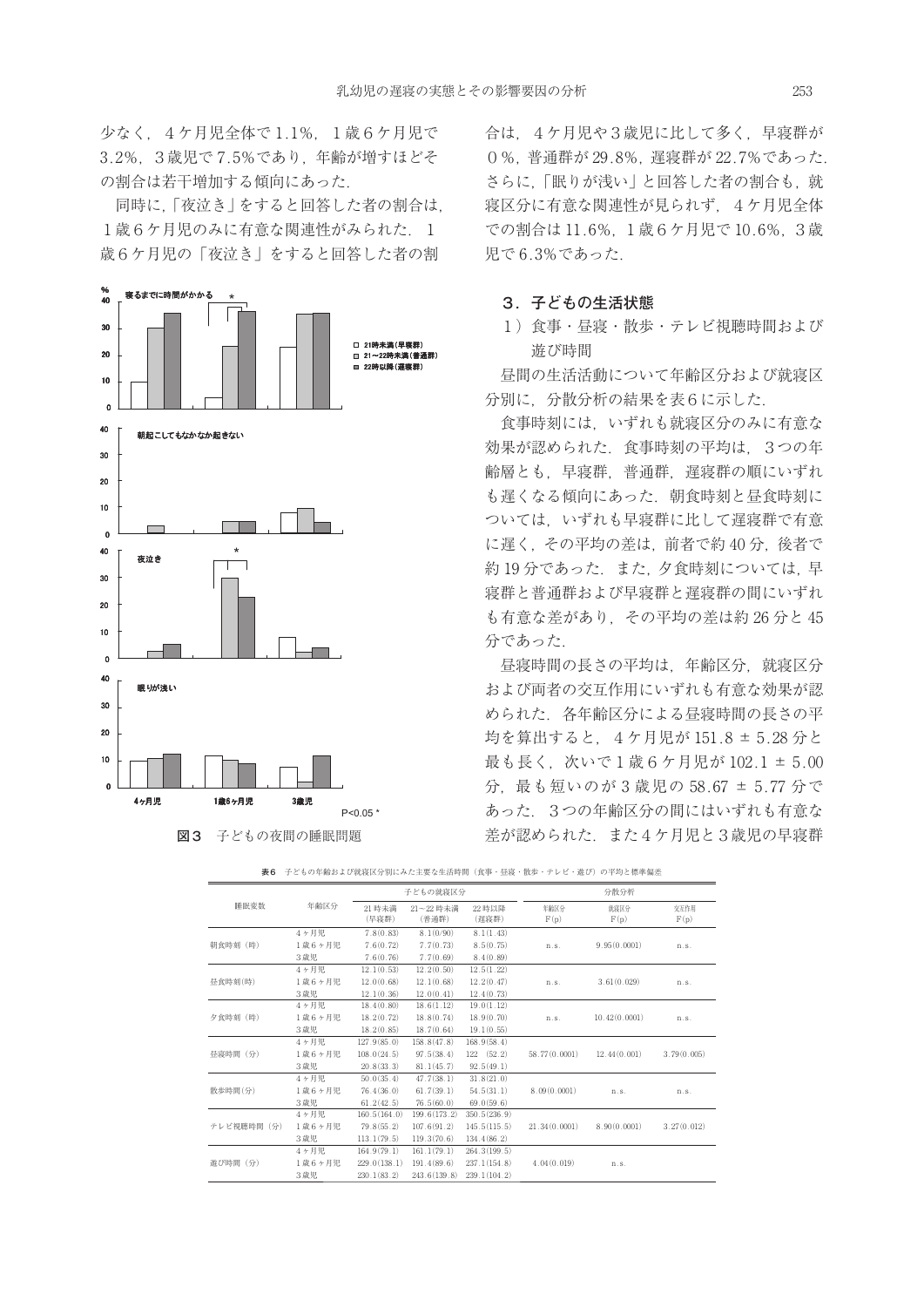の昼寝時間は、いずれも普通群や遅寝群に比して 短縮していた.早寝群全体の平均昼寝時間は, 85.47 ± 6.41 分, 普通群は 112.5 ± 4.28 分, 遅 寝群は 114.7 ± 5.17 分であり,多重比較の結果, 早寝群と遅寝群,および普通群と遅寝群の間にい ずれも有意な差が認められた.

散歩時間は,年齢区分のみに有意な効果が認め られた. 就寝区分に関わらず、各年齢区分での平 均散歩時間の長さを算出すると,4ケ月児群 43.2 ± 4.64 分,1歳6ケ月児 64.2 ± 4.64 分,3歳児 68.9 ± 5.32 分であり、年齢が増すほど長くなっ ていた.4ケ月児と3歳児の間に有意な差が認め られた.

テレビ視聴時間の長さについては,年齢区分, 就寝区分および交互作用にいずれも有意な効果が 認められた.その平均視聴時間は,1歳6ケ月児 の 110.9 ± 14.93分,3歳児の 122.2 ± 17.25 分 に比して,4ケ月児では 236.9 ± 14.76 分で有意 に延長していた.また,3つの年齢層とも,テレ ビ視聴時間の平均は、早寝群,普通群,遅寝群の 順に延長しており、その3群の差は特に、4ケ月 児群で大きく、1歳6ケ月児、3歳児になるほど 差が少なくなっていた. 遊び時間の長さについて は、年齢区分のみの有意な効果が認められた. 遊 び時間の平均は年齢が増すほど多くなる傾向に あったが,4ケ月児群が 180.1 ± 13.8 分に比し て3歳児群の 237.6 ± 16.1 分で有意な差が認め られた.

2) 就寝区分と主要な生活時間との関係

昼間の各生活行動時間,すなわちテレビ視聴時 間,昼寝時間,散歩時間,遊び時間の各々を合算



した時間と就寝時刻との関係を示したのが、図4 である.21 時台に比較して,22 時台,23 時台お よび 24 時以降でいずれも有意に生活行動時間は 増加していた.ちなみに,19 時台と 20 時台に就 寝したときのテレビ視聴時間の平均は約 115 分で あったが,22 時台は 213分,23 時台が 264 分,24 時以降に就寝する子どもは 312 分であった.

就寝が 19 時台と 20 時台の子どもの昼寝時間の 長さの平均は,92〜94 分であったが,21 時台で 107 分,22 時台が 119 分,23 時台が 151 分,24 時 以降になると 192 分となり、就寝が遅い子どもほ ど昼寝をとる時間が長くなる傾向にあった.

19 時台および 20 時台に就寝する子どもに比し て,23 時台および 24 時以降に就寝する子どもで いずれも有意な差が認められた. 散歩時間の平均 については、35 分から 65 分の範囲にあり、就寝 時刻による相違がみられなかった. また、遊び時 間の平均についても,187 分から 250 分の範囲に あり,就寝時刻による有意な効果は認められな かった.

| ステップ数          | $R^2$ 値 | 調整済み<br>$R^2$ 値 | 独立変数                                                   | 標準化係数β                                    | t                                            | p                                            |
|----------------|---------|-----------------|--------------------------------------------------------|-------------------------------------------|----------------------------------------------|----------------------------------------------|
| 1              | 0.119   | 0.115           | 母親の平日起床時刻                                              | 0.345                                     | 5.491                                        | 0.0001                                       |
| $\overline{2}$ | 0.202   | 0.195           | 母親の平日起床時刻<br>子どもの昼寝時間                                  | 0.311<br>0.289                            | 5.144<br>4.793                               | 0.0001<br>0.0001                             |
| 3              | 0.251   | 0.241           | 母親の平日起床時刻<br>子どもの昼寝時間<br>テレビ視聴時間                       | 0.280<br>0.243<br>0.230                   | 4.727<br>4.050<br>3.817                      | 0.0001<br>0.0001<br>0.0001                   |
| $\overline{4}$ | 0.277   | 0.284           | 母親の平日起床時刻<br>子どもの昼寝時間<br>テレビ視聴時間<br>母親の年齢              | 0.320<br>0.259<br>0.242<br>0.169          | 5.330<br>4.377<br>4.074<br>2.827             | 0.0001<br>0.0001<br>0.0001<br>0.005          |
| 5              | 0.294   | 0.279           | 母親の平日起床時刻<br>子どもの昼寝時間<br>テレビ視聴時間<br>母親の年齢<br>母親の平日睡眠時間 | 0.283<br>0.254<br>0.224<br>0.179<br>0.141 | 5.884<br>4.186<br>3.680<br>2.814<br>$-2.373$ | 0.0001<br>0.0001<br>0.0001<br>0.005<br>0.019 |

**表7** 子どもの就寝時刻を従属変数とするステップワイズ法による重回帰解析の結果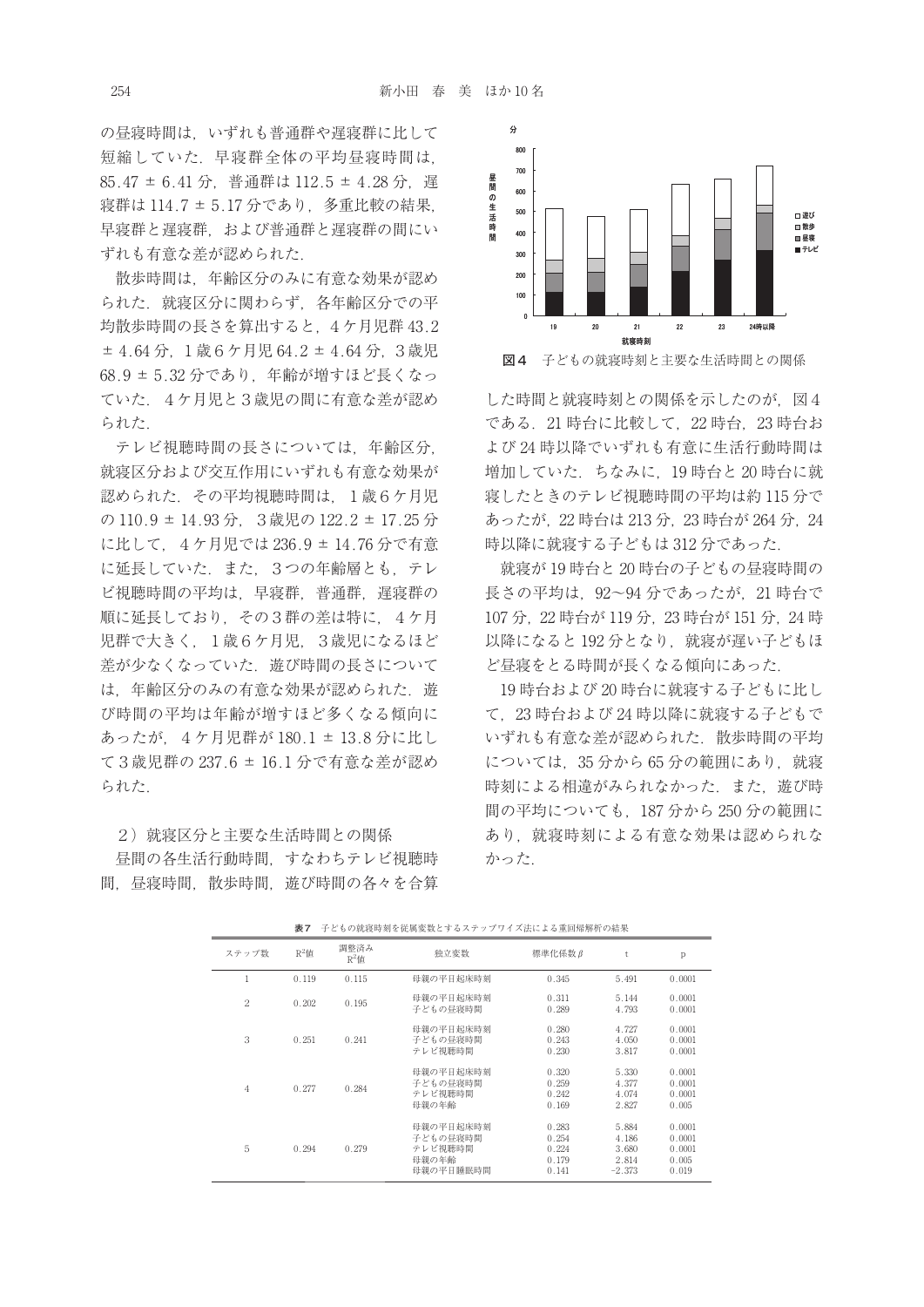## **4.子どもの就寝時刻を従属変数とする重回帰 分析の結果**

子どもの就寝時刻に影響する要因を検討するた めに,子どもの就寝時刻を従属変数とした stepwaize 法の結果を表7に示した. 第1ステップで は「母親の平日起床時刻」。第2ステップでは 「子どもの昼寝時間」,第3ステップでは「テレビ の視聴時間」,第4ステップでは「母親の年齢」, 第5ステップでは「母親の平日睡眠時間」が, 順 次抽出された. 子どもの就寝時刻との間では. 「母親の平日睡眠時間」のみが負の有意な関連性 があり、残りのパラメータについては全て正の有 意な関連性が認められた.

#### **考** 察

#### **1.本調査対象の基本属性**

本研究の対象は乳幼児健診からリクルートして おり、殆ど健康児である。主たる養育者は母親で あり,4ケ月児はほぼ 100%が母親,1歳6ケ月 児と3歳児では保育園・幼稚園の利用者が約2割 強を占めていた. また. 9割以上が核家族である ため,両親とくに母親の生活スタイルやしつけの 仕方,園児においては,日中の過ごし方などが乳 幼児の睡眠・生活リズムの形成に大きな影響を及 ぼすのではないかと推測された.

健診時において要経過観察の必要性があると診 断された子どもの割合は,乳幼児の 4.2%,3 歳児 の 7.1%に比して,1 歳 6 ケ月児で 18.9%と多い ことが特徴であった.

保健所等で実施される1歳半健診の一般健診項 目としては,身体的発育,栄養状態,運動機能, 微細脳機能不全症候群・自閉症,難聴・軽度の視 力障害,言語障害などの発見,虫歯の発見,育児 上の問題点などに重点が置かれている.また乳幼 児の発達段階から1歳6ケ月児になると,基本的 な生活習慣を獲得していく時期にもあたるので, 就寝・起床,着衣,食事,排泄,清潔,基本的な 挨拶. 片づけなどがチェックされる. 母親が調査 票へ回答した内容(健診結果で問題が指摘された 内容)からは4ケ月児で「体重が増えていない」 1歳6ケ月児で「意味ある言葉を話さない」,3歳 では言語能力(話さない,理解できない)など, 1歳6ケ月児から3歳までの発達年齢の期間では 発達変化が著しく,「非定型発育」か否かについて

は,生活リズムに視点をあてた養育環境とあわせ て成長発達を見守る必要があろう.今のところ 「非定型発育」と指摘された児はいないが、このよ うなケースに睡眠障害を合併することが多いこと が知られている13)14) ため,早期の睡眠問題を見落 とさず,成長・発達と生活習慣,リズム形成の要 観察対象として捉えてフォロー予定である. さら に,子どもの持続的睡眠障害と大人の不安神経症 や鬱との関係予測をした研究<sup>15)</sup>や心身発達行動 に問題のある子どもに睡眠障害の合併が多いとい う,子どもの睡眠と大人になってからの影響を追 跡した研究<sup>16)</sup>, 就学前児童の睡眠障害に関する継 続研究17)などが増えつつあるため,身体発育遅延 や身体健康上の指摘のある児の,生活リズムを意 識した早期観察の意義は大きいと考える.

## **2.子どもの年齢層および就寝区分別にみた睡 眠習慣**

1)子どもの就寝時刻分布

22 時以降に就寝する子どもの割合は,4ケ月児 で 41.1%と最も多く,次いで3歳児の 31.3%,最 も少なかったのは1歳6ケ月児の 23.4%であっ た.2000 年小児保健研究会が実施した調査結果 の 22 時以降の就寝者の割合が2歳で 60%,3歳 で 50%,4歳で 60%という成績より,本調査対象 はよい生活習慣にあった. 最も多い就寝時間帯は, 3つの年齢層とも 21 時台であったが,その全就 寝時間帯に占める割合は,1歳6ケ月児(50.0%) と,3歳児とも半数または半数を超えていたが, 4ケ月児では約 38%と最も少なかった.同様に, 23 時以降に就寝する子どもの割合についても
4 ケ月児では 14.8%と最も多く,1歳6ケ月児では 7.5%,3歳児では 8.8%であり,3つの年齢層全 体では約1割以上の子どもが23時以降に就寝し ていたことになる.本結果からみると,約3分の 1の子どもが 22 時以降に就寝していること自体 問題であるとはいえるが,同時に4ケ月児の就寝 時刻が1歳6ケ月児や3歳児よりも遅いことが一 層考慮すべき点ではないかと考える.この原因と しては,幾つかのことが考えられる.

その一つは,生後4カ月頃,サーカデイアンリ ズムが形成されてくるが,まだ昼夜に対応したリ ズムが完全には形成されているとは言えず18)〜20) , 睡眠と覚醒のリズムや授乳のリズムについては,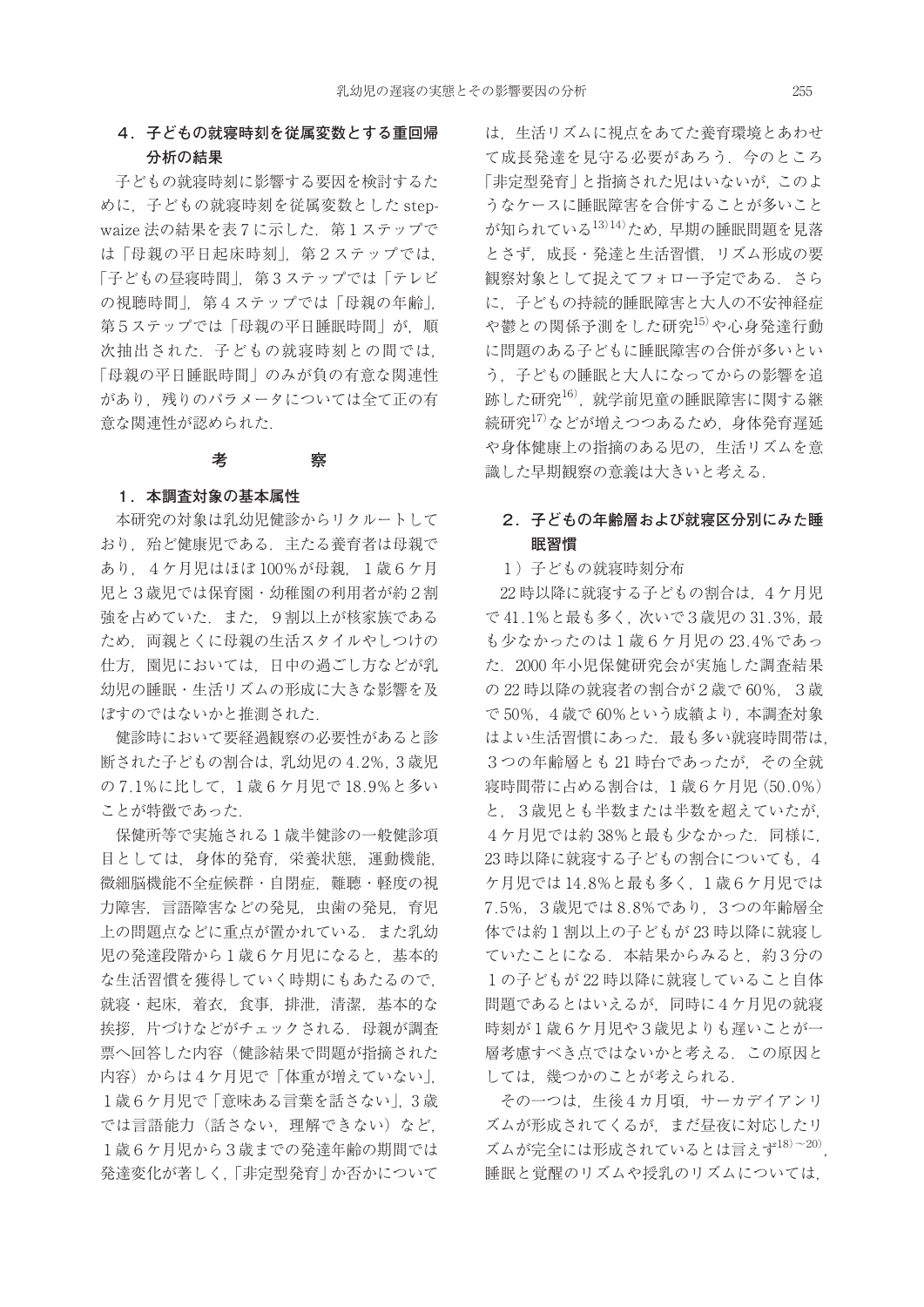まだ ultradian rhythm で繰り返されているケー スもあることが考えられ、母親自体、子どもの睡 眠・覚醒リズムや授乳リズムのタイミングに合わ せて,夜間の適切な時刻に子どもを寝かせつける ことができないでいるのであろう<sup>21)~25)</sup>. 結果と して、母親の就寝スケジュールに合わせた状態で, 子どもの就寝時刻も決定されている可能性がある ように考えられる.また,母親の睡眠行動と子ど もの睡眠行動は有意に関連していることが示され ているが26). 母親の睡眠行動が子どもの睡眠に及 ぼす影響を理解することで,双方とも良好な睡眠 環境が形成されることが期待できる. 就寝が遅く なれば,夜間帯における睡眠時間も少なくなるの が一般的であるし,また夜間の睡眠が不足すれば, 昼間の眠りも多くなるので,結果として昼夜の区 別がつきづらいことにもなってくる.

4ケ月児の場合,夜の何時頃に寝かせつけるの がよいのか,なお,詳細に検討しなければならな い課題ではある.起床時刻を朝の7時と仮定すれ ば,夜間帯の就床時間は4ケ月児であれば 10 時 間ほどは取りたいものである.これを前提とする ならば,夜は少なくとも 22 時以前に寝かせる習 慣づけを確立しておきたいものである.できれば, 母親は,日常から子どもの睡眠と覚醒リズムや授 乳インターバルなどを日誌などで記録していると, 何時間覚醒していると,眠りに就きやすいのかも ほぼ見当をつけることもできるので,そのタイミ ングを見つけ出し,子どもの夜の就寝時刻を決め ていくことも一つの解決方法になるものと考えら れる.

古川らの調査27)で,1.6 歳児において 21 時以 前に就寝している子どもは,そうでない子どもに 比してバランスのよい食事 (P<0.05) をしてお り、親の健康意識の高さと子どもの良好な生活リ ズムとの関連があることを報告しているが,今回 の結果も子どもの生活リズムを整える意義を支持 するものといえる.

2)平日・休日の睡眠習慣

調査対象者となった全ての子どもの就寝時刻の 分布から,年齢区分による子どもの睡眠パラメー タを検討した.平日および休日における就寝・起 床時刻は,予期したとおり3つの年齢層とも早寝

群,普通群,遅寝群の順に有意に遅くなっていた が、年齢による差異は認められなかった. 全年齢 における早寝群と遅寝群の平均差についてみると, 「平日の就寝時刻」では 2.5 時間,「平日の起床時 刻」は 0.9 時間であるから,遅寝群の平日睡眠時 間の長さは早寝群に比して1.6時間(95分). 普 通群に比して0.8時間(48分)ほど短縮していた.

休日についても同様の傾向が見られ,その早寝 群と遅寝群の平均就寝時刻の差は約 2.25 時間で あったが,起床時刻の差は約1時間であるために, 休日睡眠時間の差は1.16時間(70分)となり、遅 寝群が 70 分ほど短縮していた.平日と休日の平 均就寝時間の差は,休日では特に土曜日の夜の親 子のふれあい時間などをふくめて夜更かし傾向に あり,一方月曜日は親子ともに朝の社会的行動時 間の制約をうけることが約1時間の差につながっ たものと推察する. また、原田<sup>28)</sup>による保育所· 幼稚園の5〜6歳児を対象とした 2 週間連続の睡 眠リズムを調べた調査結果でも週末同様の傾向を 報告している. さらに, 佐藤<sup>29)</sup>は親子のふれあい も保って,かつ生活リズムを一定に保つ工夫が必 要であるといっている.平日に園で1日の大半を 過ごす子どもと家庭にいる子どもでは,遊びや運 動の量や質なども異なることが予想されるので. 睡眠時間について,家庭保育児と保育園児につい て年齢区分で差が無いか,平日も祝日による差も 今後検討が必要である.今回は保育園児が少な かったので,遅寝についての家庭保育児と,保育 園児との比較検討は今後の課題とした.

一方,昼寝時間の長さについては,4ケ月児が 最も長く,次いで1歳6ケ月児,3歳児の順に短 縮して年齢影響が認められたが,とくに3歳児の 早寝群の昼寝時間は,20.1 分と最も少なかった.

したがって、遅寝群では、夜間睡眠が不足した 分を,昼寝を長くし,その不足分を補おうとして いるものと考えられるので,各年齢層の子どもの 平日夜間睡眠と昼寝を合計した平均睡眠時間を算 出してみた. 年齢に有意な効果がみられ. 4ケ月 児群では 12.34 ± 0.12 時間と最も長く、1歳6 ケ月児では 11.82 ± 0.12 時間,3歳児では 11.20 ± 0.13 時間であった.また,この合計時間の平 均は,3つの就寝区分にいずれも有意な差が認め られ、早寝群と遅寝群の合計睡眠時間の差は約 45 分であった.夜間睡眠自体には3つの年齢層に有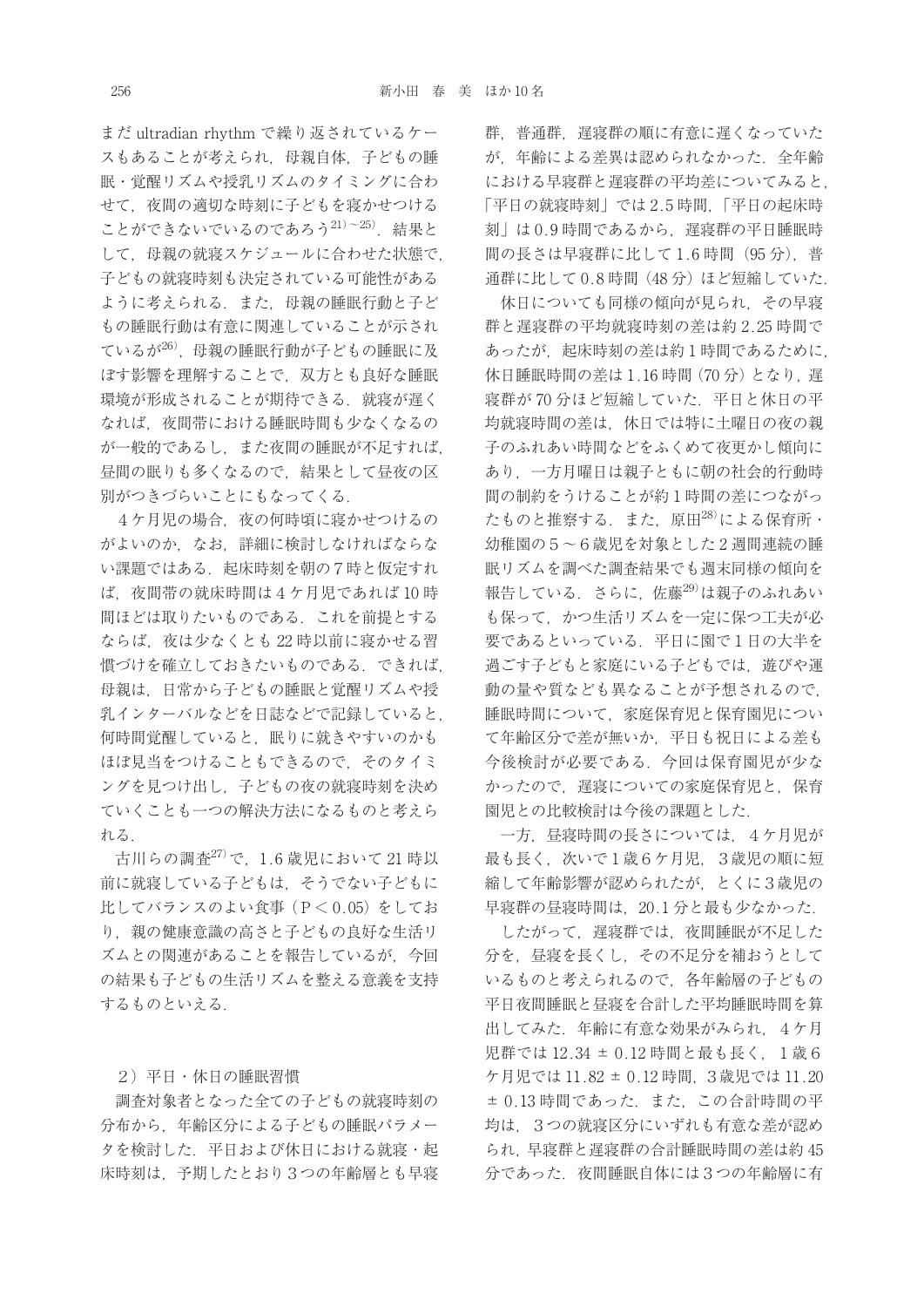意な差がないが,年齢が低いほど,また夜間睡眠 が短縮する遅寝群に昼寝によって夜間睡眠の不足 を補う傾向が示された.しかし,夜間睡眠と昼寝 を合計した睡眠時間の長さからみても、遅寝群の 睡眠時間は早寝群や普通群に比べて,まだ不足し ている状況にあるのではないかと推測される.

遅寝群の問題は,こうした睡眠時間の長さだけ ではなく、夜間帯の活動時間が長くなり、逆に昼 間には睡眠が多くなるので,昼夜のメリハリがつ きづらくなり,昼夜リズムを形成していくという 点からも問題が多いように考えられる. Valerie<sup>19)</sup>は、月齢5ケ月から6歳までのあいだ. 毎年参加者の家庭を調査し,「以前から存在して いる睡眠問題に対して,不適応な育児行動が発現 する」といっている. 早い段階からの睡眠障害は, 不適応な育児行動と,就学前児童の睡眠障害を予 見している. また Touchette<sup>24)</sup>も、4ケ月児期に おいて,就寝・起床時間について,強い好みがな いにもかかわらず,週末に就寝時間が遅くずれ込 む傾向は、人生の早い時期に始まっている. より 重要なのは,ほとんどの子どもに関して睡眠覚醒 スケジュールが睡眠時間と関連しており,また週 末の遅い就寝時間が睡眠時間を短くしていると報 告している.乳幼児ほど影響を受け,これが発達 過程の間で長期間続くとするならば、 遅寝の弊害 は大きいものがあるといえよう.

3)睡眠環境調整と睡眠の質評価

(1)就寝・起床時刻の調整努力と,規則性

図2で示したように,「就寝時刻を決めている 家庭」と「就寝時刻が規則的な家庭」の割合は 1歳6ケ月児や3歳児よりも4ケ月児で少なく, かつ遅寝群でその割合も少ないことが特徴であっ た.4ケ月児では,上述したように,Ultradian Rhythm で睡眠・覚醒や授乳リズムが何度も繰り 返されるので,どの時点で子どもを就寝させるべ きか母親としても判断しづらいこと,そして,そ のときの子どもの心身状況や家庭の都合に合わせ て子どもを就寝させていることなどの理由によっ て,その割合が少なくなっていたものと推測され る.これに対し,1歳6ケ月児や3歳児になると, 昼夜に対応した概日リズムもほぼ形成されている 時期でもあるが,「就寝時刻を決めている」「就寝 時刻が規則的」と回答した母親の割合が、遅寝群

で最も少ない事実からみても,家庭での睡眠を含 めた生活習慣づけに,かなり問題点があることを 示唆している. 福永30)や Ferber R31)は、睡眠開 始の問題は,親の一貫性のない不適切な就寝時間 (昼寝,夜間)の設定も原因で,これらが睡眠覚醒 サイクルにおける睡眠相の後退や日常のスケ ジュールの変更を余儀なくされていると指摘して いることと通ずる26)32) .

一方,母親が希望する子どもの就寝時刻につい ては,年齢に差がなく,就寝区分に有意な効果が あるとはいえ,早寝群で 20.7 時,普通群と遅寝群 では 20.9 時であった.したがって,早寝群では 母親が希望する子どもの就寝時刻の方が平日就寝 時刻よりも約 34 分遅く、逆に普通群の希望時間 は14分ほど早く、かつ、遅寝群では希望時間より も実際の就寝時刻の方が約 86 分も平均で遅いこ とになっている. つまり、遅寝群の母親(家族) は,子どもが早く寝ることを希望しながらも実際 には大幅に就寝が遅れてしまうのは何故なのか, 生活習慣づけの程度や,生活日課,両親の睡眠習 慣などとの関係でさらに検討されなくてはならな い課題である.

一方,子どもの「起床時刻を決めている」者の 割合は,3つの年齢層とも少ないのに対し,「起床 時刻が規則的である」とする者の割合はどの年齢 区分でも多く、かつ1歳6ケ月児ないしは3歳児 の早寝群では最も多く、遅寝群でその割合はやや 減少していた.「起床時刻を決めている」または 「起床時刻が規則的である」と回答した者の割合 は,上述した就寝時刻の就寝区分ほど明確な差は みられなかった.これは,朝の太陽の光や保育園 通園などの社会的行動の物理的社会環境や家庭に おける種々の条件が子どもの起床時刻にも影響  $L^{32)-34}$ ), 規則的に起床している子どもが比較的 多くなったのではないかとも考えられる.

(2) 子どもの夜間の睡眠問題;寝付き,朝起き れない,眠りの浅さ,夜泣きなど

子どもの夜間の睡眠問題として、図3に示した ように,「寝るまでに時間がかかる」「朝起こして もなかなか起きない」「夜泣き」「眠りが浅い」の 4項目をみると,「寝るまでに時間がかかる」と回 答した者の割合は,3つの年齢層とも早寝群,普 通群, 遅寝群の順に増加していたが、とくに、就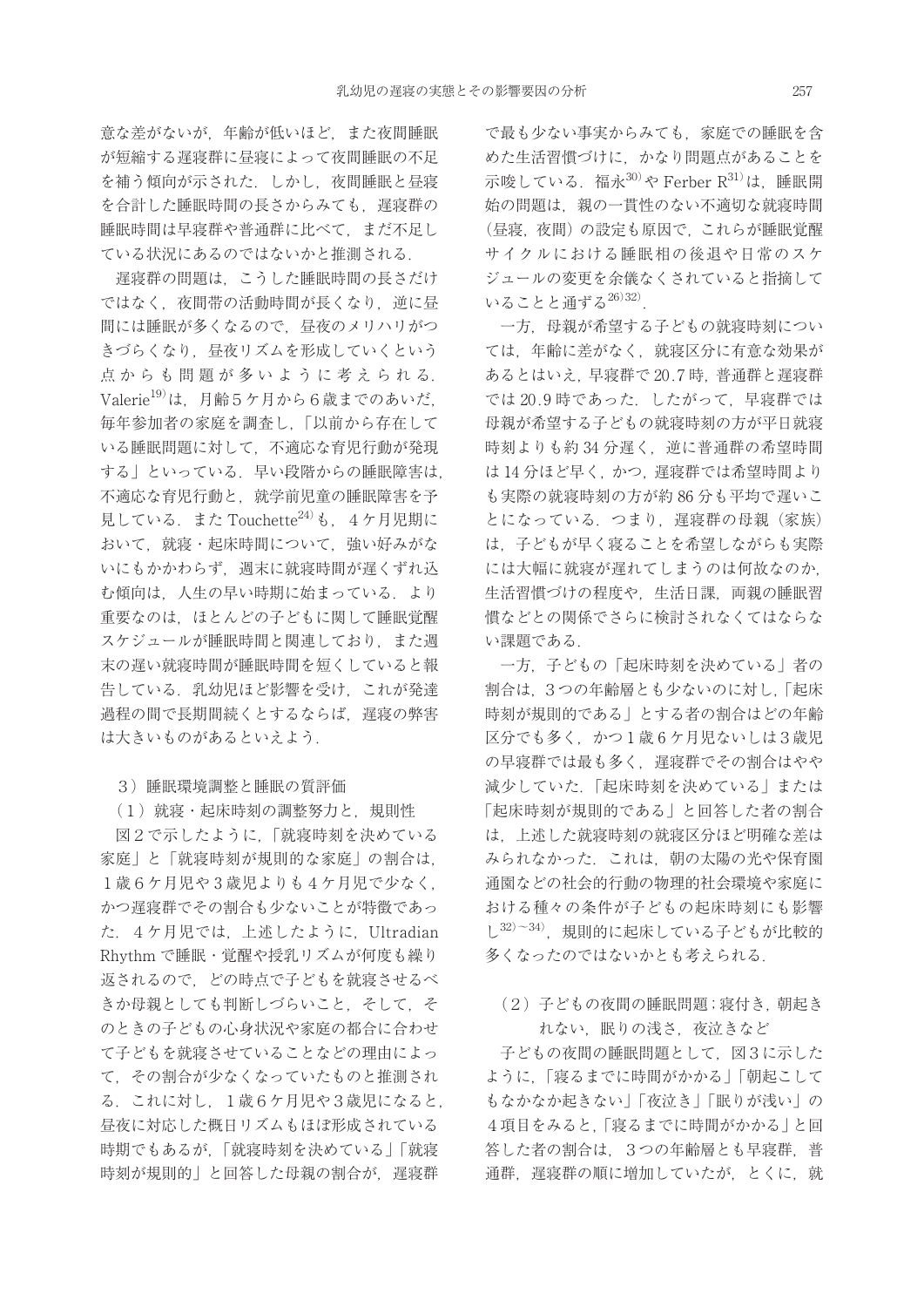寝区分の差は1歳6ケ月児で顕著であった.また, 1歳6ケ月児の早寝群では「夜泣き」をすると回 答した者の割合は皆無であったが,普通群のその 割合は約 30%,遅寝群では 23%の子どもが存在 していた.「朝起こしてもなかなか起きない」と 「眠りが浅い」と回答した者の割合は3つの年齢 層とも 10%以下もしくか 10%前後にあり子ども の年齢や就寝区分に相違はみられなかった.

有倉35) の乳幼児を対象とした中途覚醒や夜泣き の実態では、年齢が上がるにつれて少なくなるが. 1歳以下では2歳以上に比べて極端に中途覚醒や 夜泣きが多いとされ,昼夜の睡眠習慣の未確立が うかがえる.

## **3.子どもを取り巻く生活環境からみた夜型生 活**

### 1)子どもの生活状況

子どもの日常生活行動のうち, 朝食・昼食・夕 食時刻については,いずれでも年齢区分にも差が みられず,3つの年齢層とも早寝群,普通群,遅寝 群の順に有意に遅くなっていた. 早寝群に比較し て遅寝群における平均朝食時刻と夕食時刻の間に は約45分もの差がみられた. 子どもの平日起床 時刻と朝食時刻との間の Pearson の相関係数を 算出してみると. r=0.653 で有意な正相関が認め られた (両側検定, p < 0.01). 同様に, 昼寝時間 でも r = 0.291 で有意な相関関係が得られたが, 夕食時刻と平日起床時刻との間には有意な相関関 係は得られなかった. こうした結果からみると. 朝食時刻は,当然とはいえ起床時刻に依存してい ることは明らかであるが,遅寝群における夕食時 刻の遅れについては起床時刻以外の日常生活行動 が影響していることが予測される.

そこで,子どもの昼寝時間,散歩時間,テレビ 視聴時間および遊び時間について検討した結果, 昼寝時間とテレビの視聴時間については,年齢, 就寝区分および両者の交互作用にいずれも有意な 効果が認められた.年齢が高くなるほど昼寝時間 は短くなり、かつ3つの年齢層とも、 遅寝群より も早寝群で短く,とくに 3 歳児でその短縮が著し いことが特徴であった.発達にともなって昼寝時 間や回数が減少することについては,これまでの 先行研究<sup>36)</sup>とも一致した結果であったが、早寝群 よりも遅寝群で昼寝時間が長く,かつ 3 歳児の早 寝群では遅寝群に比べて 72 分ほど短縮していた ことが注目される. 3歳児になると昼寝を必要と する睡眠欲求が減少してきているにもかかわらず, 遅寝群では平均して 93分ほどの昼寝をとってい るために,夜になってもなかなか睡眠欲求が起こ らずに、結果的には就寝時間が遅れてしまい. さ らには夜間の睡眠時間も短縮せざるをえない,そ のために昼寝を長く取ってしまう,といった悪循 環を引き起こしているのではないかと推測される.

神山37)は昼寝が午後3時半すぎても続いてい ると夜 10 時までに眠ることができない事を指摘 しているように,昼寝の持続時間をとる時間帯, また夜睡眠との関係性も合わせて,1日の生活リ ズムの視点から母親や保育士等に対し新たなる睡 眠衛生教育を行っていくことが重要であると考え る.「生活リズムの確立」とは,生体リズムに調和 された1日の生活リズムを確立することを意味す る. 従って、太田らが38)報告したように生活リズ ムの乱れの生体リズムと生活リズムのアンバラン スを回避するための生活時間の管理の意識が重要 と考える.

一方,テレビの視聴時間について本結果をみる と,その平均時間は1歳6ケ月児や 3 歳児よりも 4 ケ月児で多く,とくに遅寝群の4ケ月児で顕著 に多いことが特徴であった. この視聴時間が4ケ 月児で何故多いのかは明らかではないが,おそら く,この時期には,4ケ月児を伴って母親が外出 する機会も少なく,4ケ月児自身での遊びの種類 も限られていることなどで,必然的に家庭内でい る時間が多くなり,そのためにテレビを付け放し にして過ごしている時間が増えるのではないかと 推測される. それにしても、早寝群や普通群の4 ケ月児に比して遅寝群の4ケ月児では 200 分以上 の視聴時間が長いのは、おそらく夕食後に、母親 を含めた家族構成員がテレビをみる時間が多く, そのため子どもの就寝時刻が遅くなるのではない かとも推測される.

散歩時間や遊び時間については,年齢が増すほ ど多くなっていたが,就寝区分による差異は見ら れなかった.子どもの成長発達に伴って昼間の活 動が活発になることと関連しているので,散歩や 遊び時間が増えるのは当然の結果といえる.

図4には別な角度から,子どもの就寝時刻帯別 に、日常生活行動を累計したものを示したが、22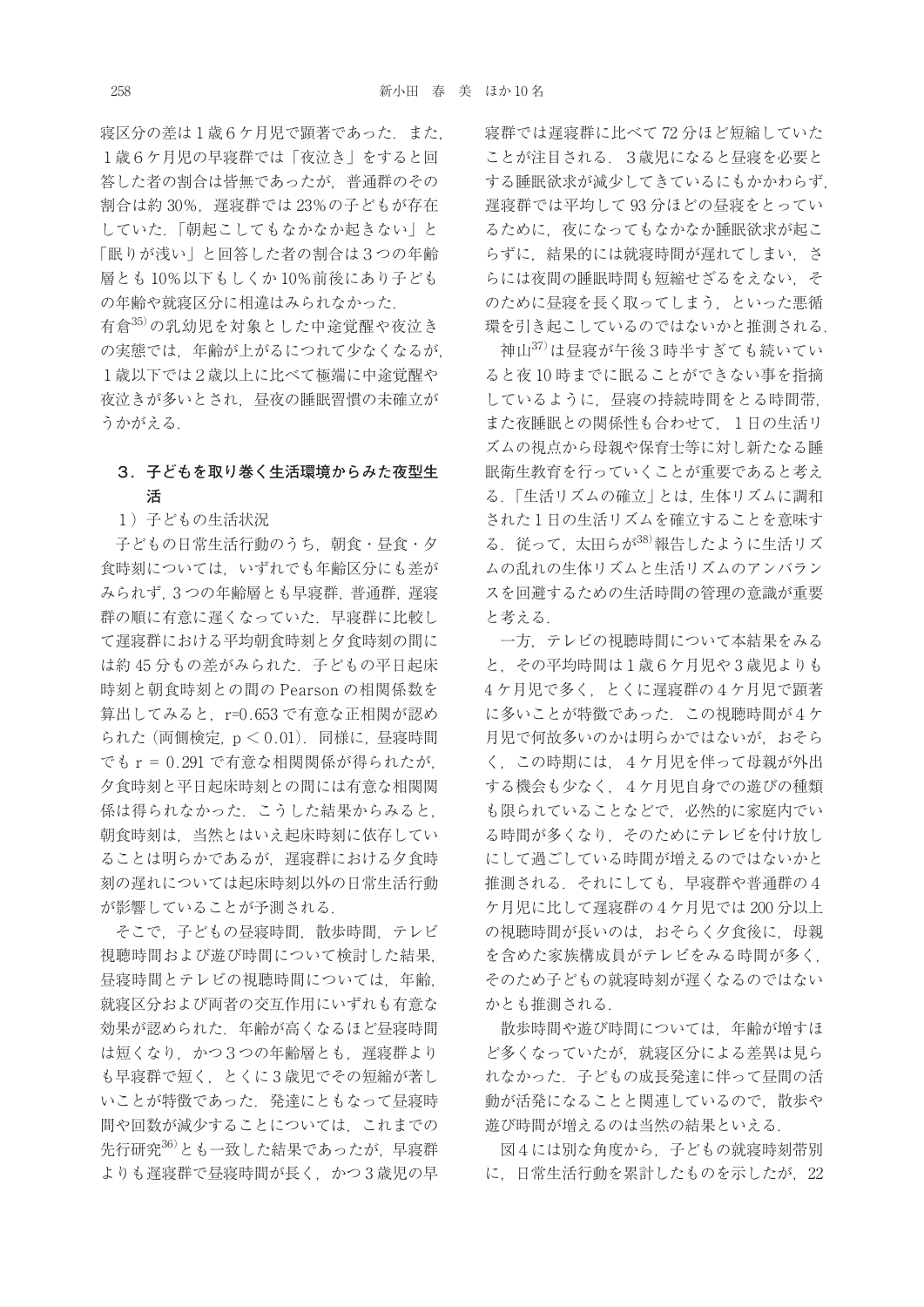時以降に就寝する子どもの場合にはテレビの視聴 時間や昼寝が急速に増大していることが明らかで あった.

## 2) 両親の睡眠変数と子どもの年齢・就寝区分 との関連性

遅寝群の母親の平日および休日の就寝・起床時 刻は,いずれも子どもの早寝群や普通群に比して 有意に遅くなり,かつ4ケ月児の母親におけるこ れら4つの睡眠変数はいずれも1歳6ケ月児や3 歳児の母親に比べてやや遅くなる傾向にあり. 「平日の起床時刻」のみに有意な効果が認められ た.乳幼児期からの朝型の規則正しい生活リズム の確立には、母親の睡眠行動による影響<sup>26)</sup>を支持 する結果となった.

一方,父親の睡眠変数についてみると,子ども の就寝区分に有意な効果がみられたのは,「平日 の就寝時刻」と「睡眠時間の長さ」のみであった が,子どもの早寝群や遅寝群に比べて普通群の父 親の就寝がやや早く,平日睡眠時間もやや長い傾 向にあり,母親のような子どもの就寝区分と対応 したような結果にはなっていなかった.

子どもの就寝時刻と両親の就寝,起床時刻およ び睡眠時間との相関係数を算出したみたところ, 子どもの就寝時刻と母親の平日就寝時刻(r = 0.28,  $p < 0.01$ ) および平日起床時刻 ( $r = 0.29$ ,  $p < 0.01$ )のみの有意な正の関連性がみられたが. 父親については全てのパラメータで有意な相関は 見られなかった.

睡眠文化研究所の報告39)40) では,親の睡眠習慣 の規則性が、子どもの睡眠習慣の規則性に影響を 及ぼしていると示しており,父親の睡眠が不規則 でも,母親が規則的な場合には子どもの睡眠の規 則性は守られているとしているが,父親と母親の 日本に今も尚根強く残っている性役割の反映とも とれる.家族として,子どもの心身の成長発達へ の影響を考えていかなければならないだろう.

3)子どもの就寝時刻を決める要因は何か

子どもの就寝時間に最も影響する要因は,当初 の仮説として,「母親の就寝時刻」ではないかと予 想していたが,予期に反して「母親の起床時刻」 と「睡眠時間」であった.この結果は当然といえ ば当然の結果であり,「母親の起床時刻」が遅けれ ば,子どもの朝食・昼食・夕食時刻にも影響を与 えてくることになるし、母親の昼間の生活日課全 てが遅れぎみとなるので,必然的に「子どもの就 寝時刻」も遅くなってくることが予測できる.こ れに加えて,遅く就寝した子どもは,睡眠時間が 短くなるので昼寝を多く取ることになり,これが さらに夕食時刻や就寝時刻にも影響を与えてくる ことにならざるを得ないものと考えられる. 今回 の結果で、意外だったのは、「母親の年齢」が抽出 されたことであった.すなわち,「母親の年齢」が 高ければ,「子どもの就寝時刻」も遅くなるという ものであった.これは,もう少し検討しなければ ならないが,恐らく,年齢が高いほど子どもを生 み育てた経産婦が多くなることとも関連している のではないかと考えられる. 経産婦の場合には, 上の子どもの世話とか,自分の経験上から調査対 象となった子どもへの配慮が少なくなって、就寝 が遅れてしまうことも考えられる.その点,初産 婦の場合には,はじめての子どものために,就寝 時刻などにも気をつけ,早めに寝かしつけるよう な日課になっていると考えられる.いずれにして も初・経産婦別で,「子どもの就寝時刻」をさらに 検討しなければならない課題であろう.子どもの 就寝時刻に大きな影響を与えるのが,母親の生活 日課, とくに「起床時刻」や「睡眠時間」, さらに は「子どもの昼寝」や「テレビの視聴時間」の長 さであることが明らかになった点,本研究の意味 は大きなものがあると考える.

今後,さらに継続的研究によって,これらの関 連性を一層明確にしていくと共に,本研究で明確 に出来なかった点を、さらに明らかにしていくこ とが課題となる.その上で,子どもの睡眠衛生教 育を普及していくための方策を探求していくこと も大切な課題となるであろう

#### **まとめ**

遅寝の子どもは,早寝や普通群に比較すると短 時間睡眠を避けられず、また、親が遅寝の家庭で は子どもも遅寝であることが確認され、親子の睡 眠習慣の改善の必要性が示唆された. さらに. 理 想的な就寝時刻は、遅寝の親も 21 時頃が望まし いと答えているものの,意識的な行動化に至って いないことも明らかとなった. 本報は、子どもの 発達年齢毎の睡眠習慣の実態を知ることに主眼を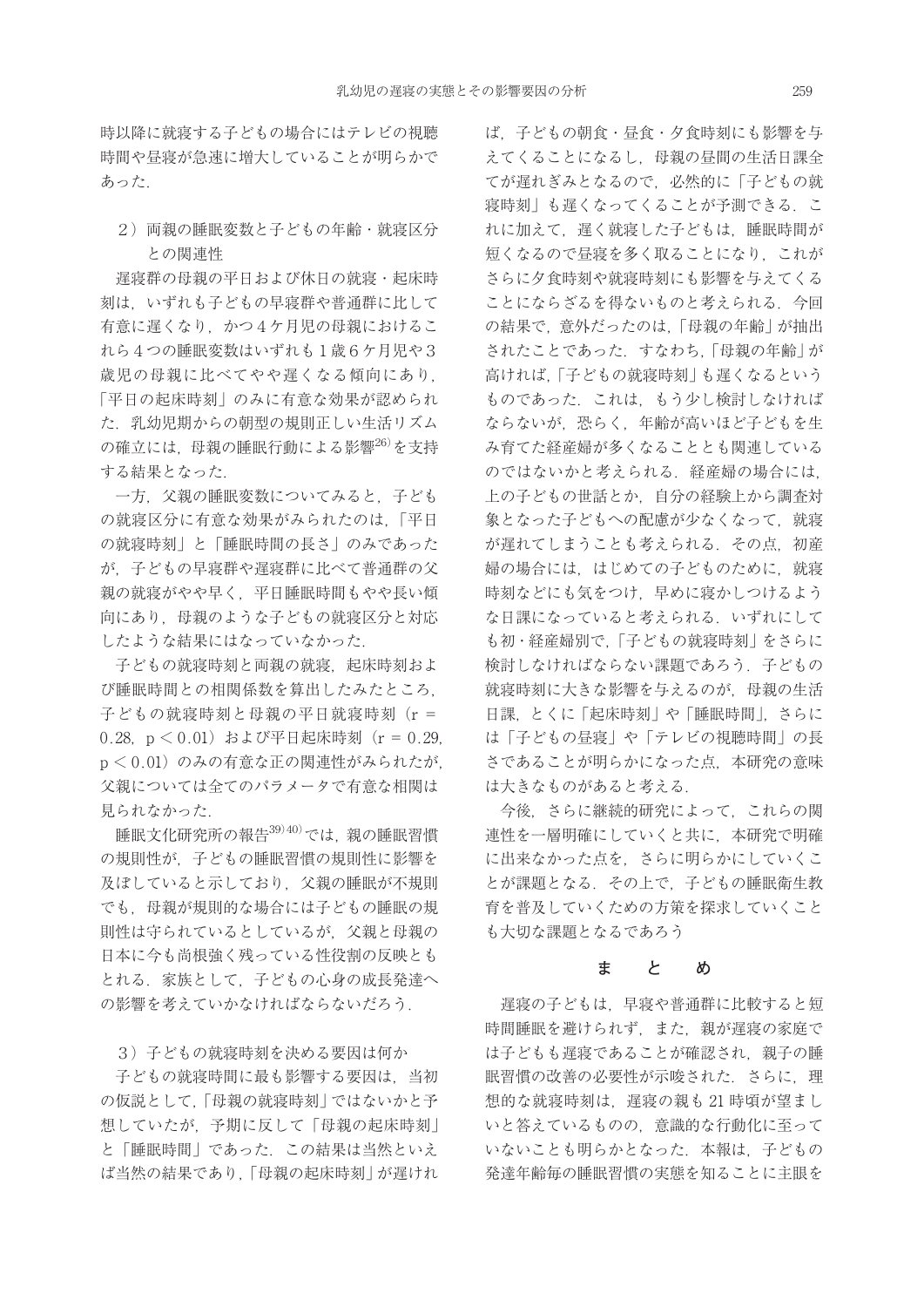置き,睡眠・生活習慣の移行が成長とともにどの ように進むのかをみてみた.しかし,4か月児は 本来子どもの睡眠の発達の観点からみても、夜間 の授乳による覚醒や夜泣き,および昼間の睡眠も 含めて,児のサーカデイアンリズム形成時期との 関係から,1歳6ケ月児と3歳児の睡眠習慣とは すべて同等に議論するには限界があった.つまり, 授乳行動に代表されるように乳児の早寝と遅寝自 体,ほとんど養育者の睡眠の取り方(母親の催乳 感覚や授乳時間によって左右される)によって夜 間の覚醒・睡眠サイクルが決定されることになり, 子どもの年齢影響の解釈に,ある程度限界がある といえる.また本対象の乳幼児期にかけては,中 枢神経系の発達とともに,様々な感覚器の機能も 発現し,子どもの周囲の環境も広がっていくとお もわれるので,同調因子を踏まえた子育て環境と 心身の発達影響について,今後追跡した観察に よって分析を深めていく予定である.

#### **謝 辞**

子育ての大変な状況の中,調査にご協力賜りま したご家族の皆様に感謝申し上げます. また本調 査にあたり,健診の場をご提供くださった各保健 所および,看護チームの助産師諸姉のご協力に深 謝いたします.

本報は平成 19 年度厚生科学研究,「こころの健 康科学事業」の助成(H 19-こころ-一般-015)を うけ、実施したものである. 本論文主旨は、第33 回日本睡眠学会(福島)で発表した.

### **参考文献**

- 1) NHK 国民生活リズム調査, http://www.nhk.or. jp/bunken/research/life/life\_20060210.
- 2) 神山潤:子どもの睡眠 pp.38-38 pp.92-93, 芽ばえ社, 2004. 東京.
- 3) 森田雄介,橋本俊顕:特集:現代の社会・職場環 境と睡眠―眠りを犠牲に発達する 24 時間社会 ―,四国医誌 60(1)(2):1-18,2004.
- 4) Gregory A, Caspi A, Eley T, Moffitt T, O'Connor T and Poulton R : Prospective Longitudinal Associations Between Persistent Sleep Problems in Childhood and Anxiety and Depression Disorders in Adulthood. Journal of Abnormal Child Psychology 33 (2) : 157-163, 2005.
- 5) 瓜生淑子:夜型生活の子どもの発達への影響― 3歳児の生活実態調査の分析から―,奈良教育

大学紀要 55(1):53-64,2006.

- 6) 太田龍朗:睡眠障害ガイドブック 治療とケア, 日本人の睡眠と生活パターンの変化,1-6, 2006・弘文堂.
- 7) 松田智大,山口昌澄:子どものメンタルヘルス プロブレムの発生時期とその対応―調査票調査 の 提 案, J. Natl. ins. public. Health  $54$  (2), 113-118,2005.
- 8) 竹中和子,下見千恵,片山美香,清水凡生:幼児 期における情緒形成の基礎的研究,厚生科学研 究費補助金(子ども家庭総合研究事業)1-6 2006.
- 9) 馬鋼他:乳幼児の睡眠・覚醒リズムの発達―秋 田県と東京都のデータによる,小児保健研究 49:568-572,1990.
- 10) 三島和夫:1.2.7睡眠障害,こころの健康 科学研究の現状と課題,今後の研究のありかた について,精神・神経科学振興財団:145-151, 2007.
- 11) 谷池雅子:発達障害児における睡眠障害,診断 と治療 10(9):16-17,2007.
- 12) Al Mamun A, Lawlor AD and Cramb S : Do Childhood Sleeping Problems Predict Obesity in Young Adulthood? Evidence from a Prospective Birth Cohort Study. Journal of Epidemiology 116 (12) : 1368-1373, 2007.
- 13) Simard V, Nielsen TA, Tremblay RE, Bolvin M and Montplaisir JY: Longitudinal Study of Preschool Sleep Disturbance : the Predictive Role of Maladaptive Parental Behaviors, Early Sleep Problems, and Child/Mother Psychological Factors. Arch Pediatr Adolesc Med 162 (4) : 360-367, 2008.
- 14) Najman JM, Hallam D and Bor WB : Predictors of Depression in Very Young Children - A Prospective Study, Soc Psychiatry Psychiatr Epidemiol 40 (5) : 367-374, 2005.
- 15) 近藤直司,小林真理子,有泉加奈絵:思春期・青 年期における不登校・ひきこもりと発達障害, 精神保健研究 50:17-24, 2004.
- 16) 菅原ますみ:前方向視的研究からみた小児期の 行動異常のリスクファクター:発達精神病理学 的研究から,精神保健研究 50:7-15,2004.
- 17) Gregory AM, Caspi A, Eley T, Morffitt TE, O'Connor TG and Poulton R: Prospective Longitudinal Associations between Persistent Sleep Problems in Childhood and Anxiety and Depression Disorders in Adulthood. Journal of Abnormal Child Psychology 33(2): 157-163, 2005.
- 18) McGraw K, Hoffmann R, Harker C and Herman JH : The Development of Circadian Rhythms in a Human Infant, Sleep 22 (3) : 303-310, 1999.
- 19) Sung V, Hiscock H, Sciberras E and Efron D :